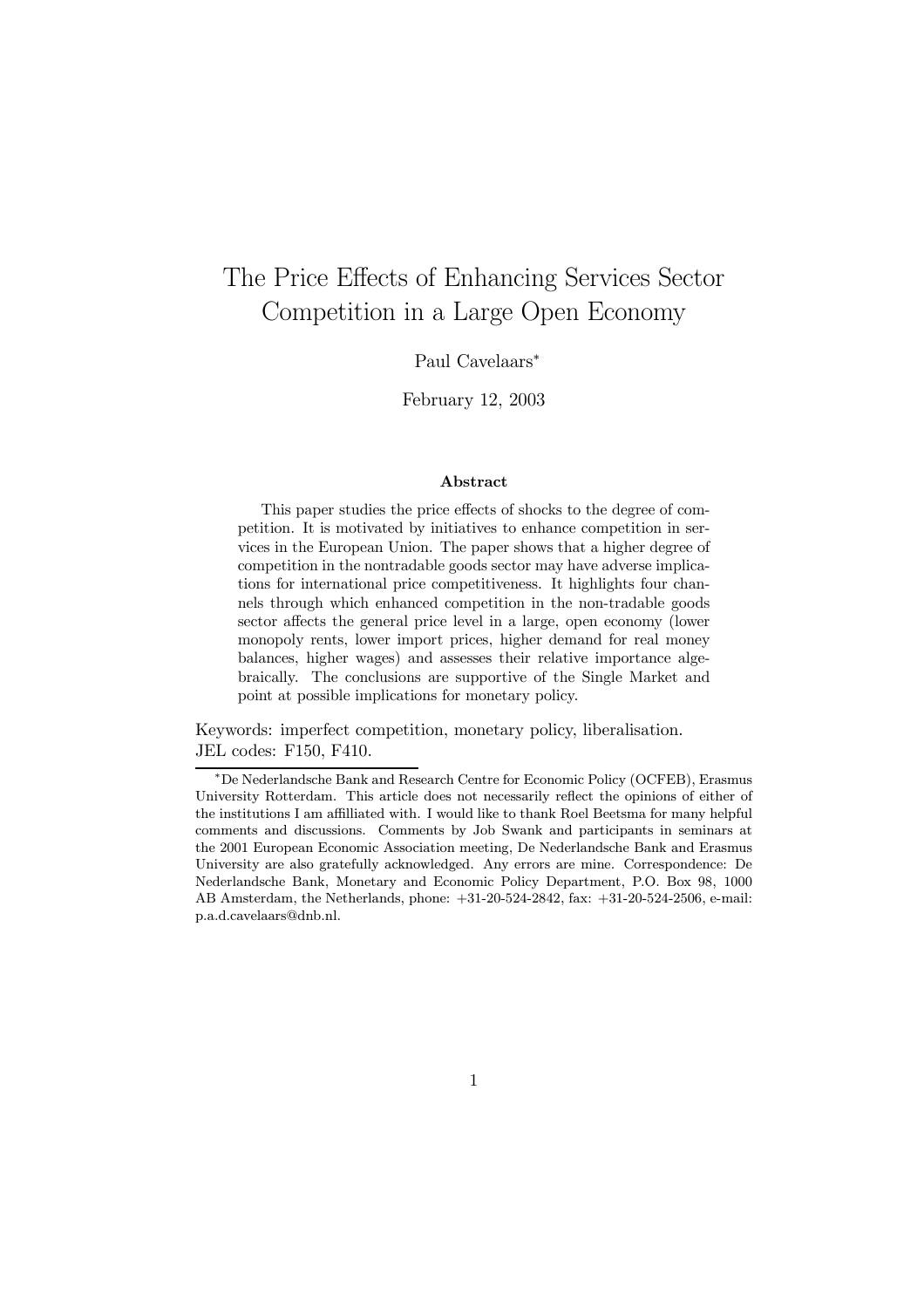OCFEB Research Memorandum 0302 **OCFEB** Erasmus University Rotterdam P.O. Box 1738 3000 DR Rotterdam The Netherlands Tel. (31) 10 4082430 Fax. (31) 10 4089173 Mail: info@ocfeb.nl Web: www.ocfeb.nl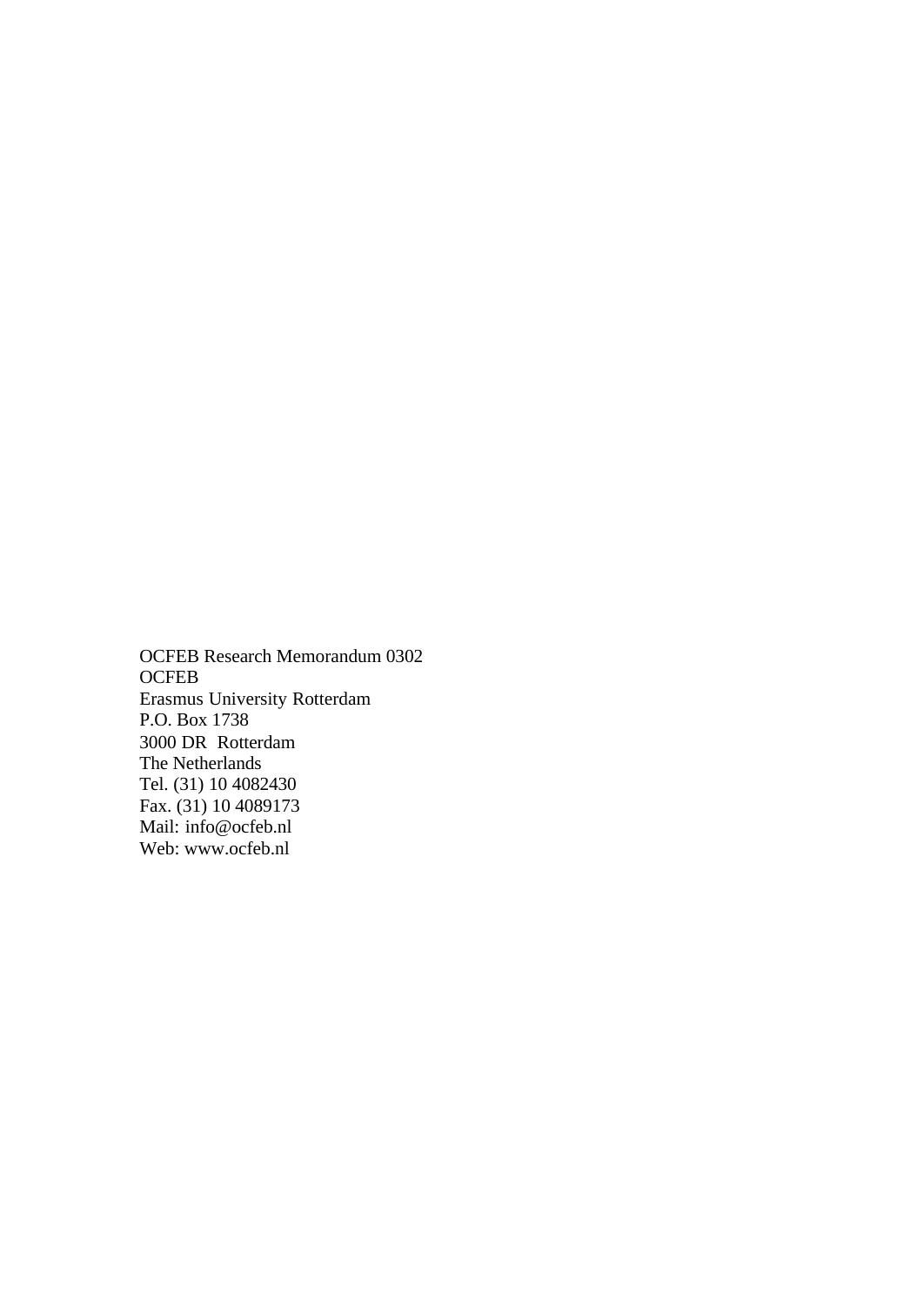# **Table of contents**

| Abstract. |            |  |    |
|-----------|------------|--|----|
|           |            |  |    |
| 2         | The model. |  |    |
|           | 2.1        |  |    |
|           | 2.2        |  |    |
|           | 2.3        |  |    |
|           | 2.4        |  |    |
| 3.        |            |  |    |
|           |            |  |    |
|           | 3.2        |  |    |
| 4.        |            |  |    |
|           | 4.1        |  |    |
|           | 4.2        |  |    |
|           | 4.3        |  |    |
|           | 4.4        |  |    |
|           |            |  |    |
|           |            |  | 19 |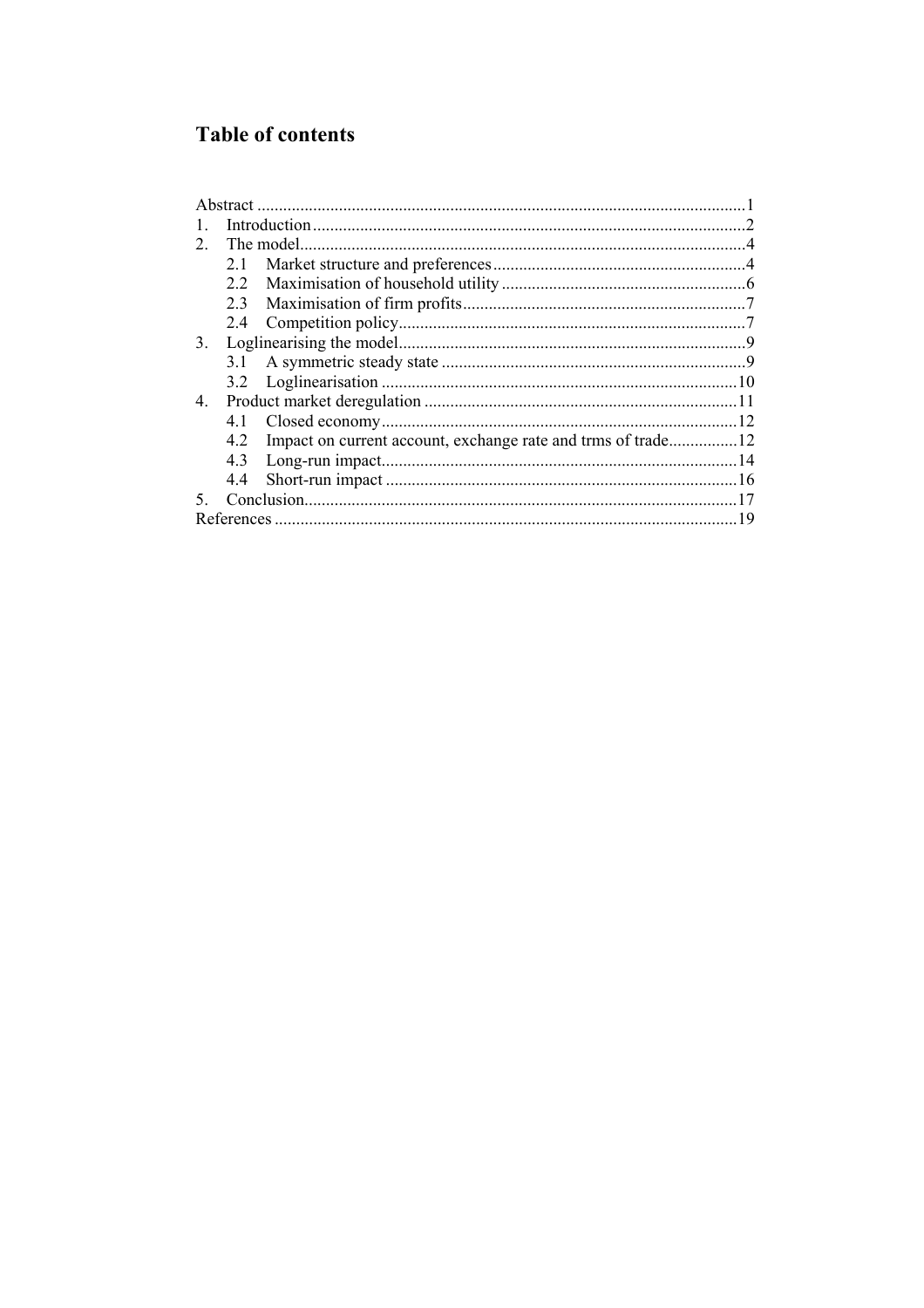# 1 Introduction

The degree of competition in many services markets in Europe is relatively low. Therefore, these markets are priority fields of action for the competition authorities.<sup>1</sup> Initiatives by the European Commission promote the completion of a truly Single Market where monopolies, price agreements between suppliers and preferential treatment of domestic suppliers by governments are forbidden by law. Moreover, EU member states are  $-\text{ albeit}$  sometimes hesitantly – liberalising their network industries (telecom, energy, railways, water) and upgrading anti-trust legislation and enforcement.

This paper studies the effects of increasing the degree of competition in the services sector on the aggregate price level. Competition policy is likely to affect output and prices in the sector targeted by the competition authorities, but it may have effects on other sectors as well. In case of a large economy, such as the European Union, there may even be spillovers to other countries. Understanding the macroeconomic consequences of microeconomic reform is of interest to government and central bank policymakers alike. After all, governments do not seek to enhance competition per se, but in order to achieve perceived benefits for the economy as a whole. For monetary policymakers, it is particularly relevant to know how product market liberalisation in a limited number of sectors affects the general price level. See, for instance, ECB  $(2001)$ .

To address this issue, I build on the framework by Obstfeld and Rogoff (1995, 1996). Their model allows for imperfect competition, short-run nominal rigidities and rich exchange rate dynamics. Obstfeld and Rogoff's basic model is a two-country model with monopolistic competition and a single differentiated tradable good. This framework enables me to take into account that Europe is a large open economy, so that competition policy may affect the current account and the terms of trade.

This paper distinguishes between tradable and non-tradable goods. It allows for imperfect competition in both the tradable and the non-tradable goods sector. It takes into account the fact that the degree of competition in non-tradables (services) markets tends to be lower than the degree of competition in tradable (goods) markets. This is an extension of the literature. This extended model is used to study the impact of an increase in the degree of competition in the non-tradables sector. As in Blanchard and Giavazzi (2001), the elasticity of substitution between products is interpreted as an instrument of competition policy.

<sup>&</sup>lt;sup>1</sup>See Gonenc, Maher and Nicoletti (2000) en Van Bergeijk and Haffner (1995).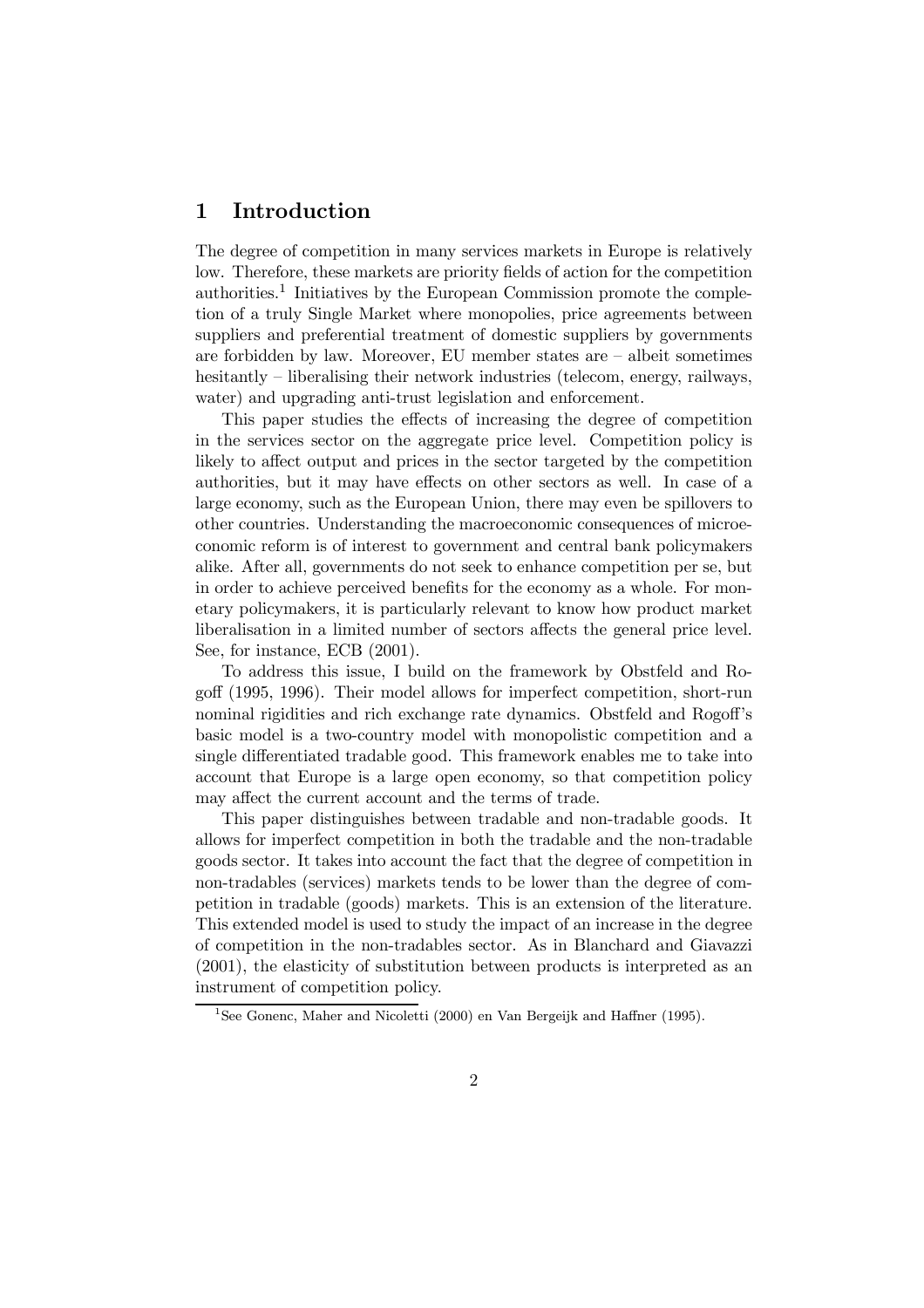I obtain the following results. First, an increase in the degree of competition in the non-tradable goods sector may have adverse implications for international competitiveness. Intuitively, more competition in the nontradables sector triggers an increase in labour demand in the non-tradables sector, which causes a bidding up of wages and draws labour from the tradable goods sector, leading to lower tradables output and a higher price for tradables in the new equilibrium. The implication is that deregulating the domestic services sector, via its impact on wages, will make a country less competitive internationally.

Second, I highlight the existence of four channels through which an increase in the degree of competition in the non-tradables sector may affect the general price level. Most important is the direct effect via downward pressure on profits margins. For a large country, enhancing competition in the non-tradables sector also affects the general price level via an improvement in the terms of trade and via an increase in the demand for real money balances (more competition leads to a short-run accumulation of net foreign assets. This enables households to increase consumption, which means that real money balances have to increase). These two effects re-inforce the downward impact on the general price level caused by the decline in profit margins. The fourth channel works in the other direction: the expansion of output in the non-tradables sector leads firms to bid up the wage rate, which increases labour costs and has an upward impact on the general price level. I show that, for all realistic parameter values, an increase in the degree of competition in the non-tradables sector reduces the general price level in the domestic economy. This result is supportive of the Single Market project and of the initiatives by EU national authorities to deregulate domestic services markets. I provide an expression for the impact of enhanced competition on the inflation rate in the transitional period between two steady states, which could in principle be used by the ECB to derive the appropriate temporary adjustment of its definition of price stability.

The remainder of this paper is organised as follows. In the next section, the basic model is presented and equilibrium conditions under optimal behaviour by households and firms are derived. Section 3 presents a loglinearised version of the model. Section 4 analyses the consequences of a permanent shock to the degree of competition. Section 5 concludes.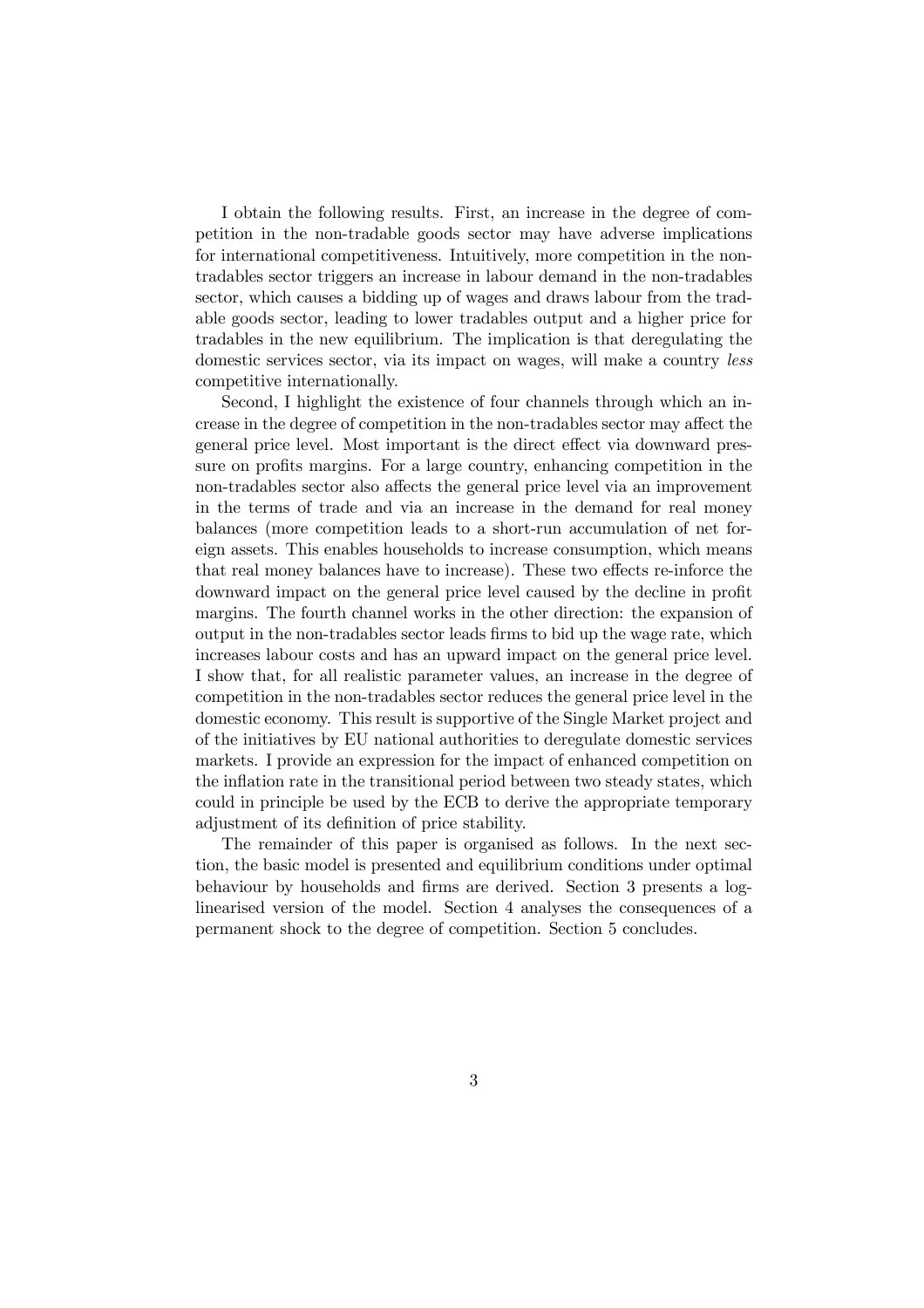## 2 The model

### 2.1 Market structure and preferences

The world consists of two countries of identical size. Both countries are inhabited by a continuum of monopolistic producers. Producers in the Home country are indexed by  $z \in [0, \frac{1}{2}]$  $\frac{1}{2}$ , producers in the Foreign country are indexed by  $z \in (\frac{1}{2})$  $\frac{1}{2}$ , 1]. Each of them produces a single tradable good  $z_T$  and a single non-tradable good  $z_N$ . The markets for tradable and non-tradable goods are characterised by monopolistic competition.

Household preferences are defined over an intertemporal utility function which includes a consumption index, real money balances and work effort:

$$
U_t = \sum_{s=t} \beta^{s-t} [\log C_s + \chi \log(\frac{M_s}{P_s}) - \frac{\kappa}{2} L_s^2],\tag{1}
$$

where U is the lifetime utility of a representative Home household,  $C$  is composite real consumption,  $M$  is the amount of nominal money balances held by the representative household,  $P$  is a consumption-based price deflator,  $L$ is the amount of labour used in production,  $\beta$  is the discount factor,  $\chi$  is the parameter associated with the utility derived from holding real money balances,  $\kappa$  captures the disutility of work effort and t, s are time subscripts. Time subscripts will be suppressed whenever possible. The expressions for Foreign variables are identical to those found for Home (apart from an asterisk (\*) and a different indexation of producers) unless stated otherwise.

Let  $c_N(z_N)$  [ $c_T(z_T)$ ] be a Home household's consumption of good  $z_N$  $[z_T]$ . Composite non-tradable goods consumption in the Home country is

$$
C_N = \left[ \int_0^{\frac{1}{2}} \left[ c_N(z_N) \right]^{\frac{\theta_N - 1}{\theta_N}} dz_N \right]^{\frac{\theta_N}{\theta_N - 1}}, \tag{2}
$$

where  $\theta_N$  is the degree of substitutability between non-tradable goods in the Home country.

Tradable goods are sold in the world market. Composite tradable goods consumption in the Home country is defined by

$$
C_T = \left[ \int_0^1 \left[ c_T(z_T) \right]^{\frac{\theta_T - 1}{\theta_T}} dz_T \right]^{\frac{\theta_T}{\theta_T - 1}}.
$$
 (3)

where the degree of substitutability between all tradable goods is equal to  $\theta_T$ , independently of where these goods are produced or consumed, i.e.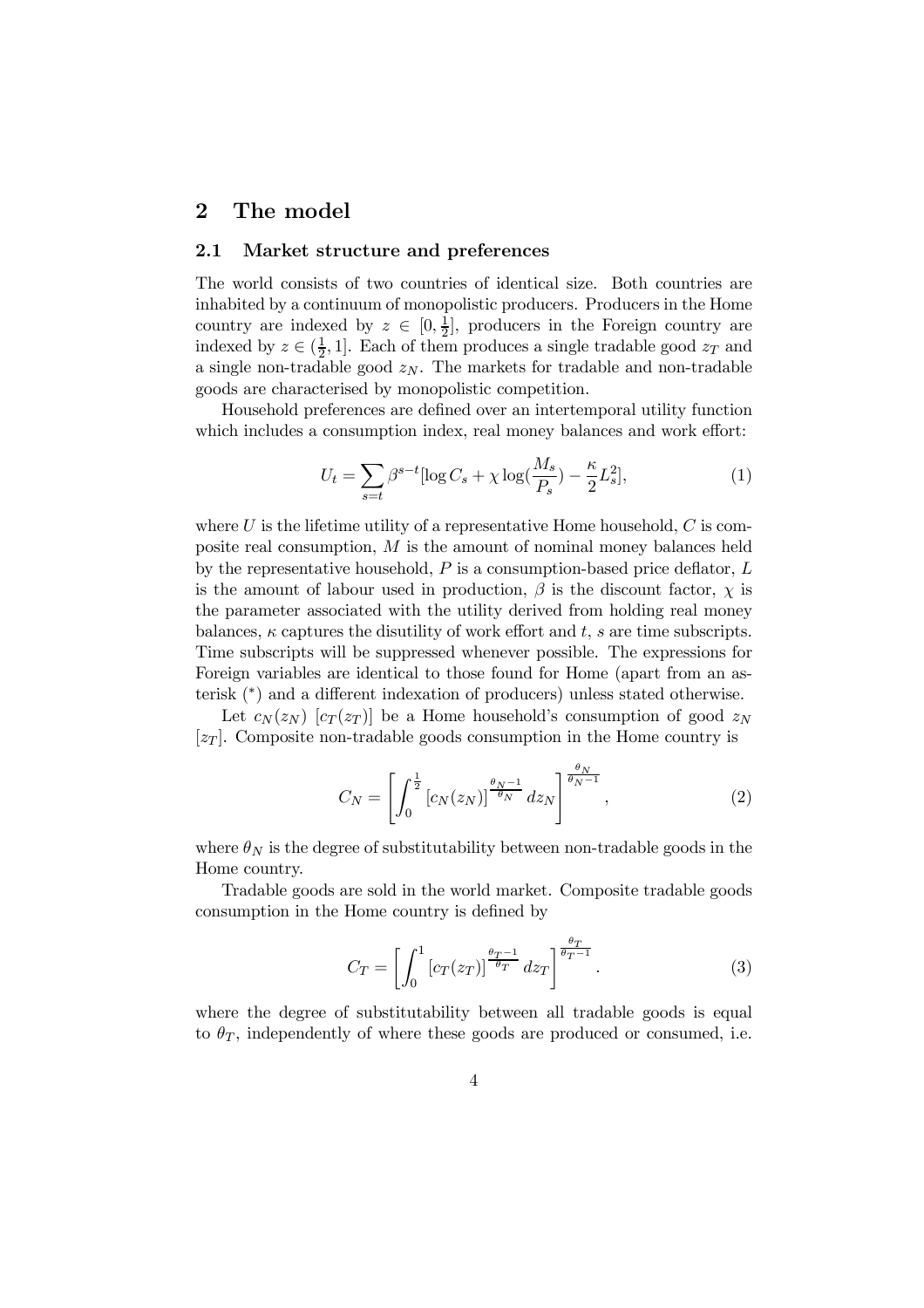$\theta_T = \theta_T^*$ . Each of the parameters  $\theta_T, \theta_N, \theta_N^*$  is assumed to be larger than one.

The variable  $P$  in the utility function  $(1)$  is a consumption-based price index (defined as the minimum money cost of purchasing one unit of composite real consumption  $C = C_T^{\gamma} C_N^{1-\gamma}$ , here given by

$$
P = \left(\frac{P_T}{\gamma}\right)^{\gamma} \left(\frac{P_N}{1-\gamma}\right)^{1-\gamma},\tag{4}
$$

where  $\gamma$  represents the relative preference of the representative household for tradable over non-tradable goods and  $P_T(P_N)$  is the consumption-based price index of tradable (non-tradable) goods in the Home country, given by

$$
P_T = \left[ \int_0^1 \left[ p_T(z_T) \right]^{1-\theta_T} dz_T \right]^{\frac{1}{1-\theta_T}} \tag{5}
$$

and

$$
P_N = \left[ \int_0^{\frac{1}{2}} \left[ p_N(z_N) \right]^{1 - \theta_N} dz_N \right]^{\frac{1}{1 - \theta_N}}
$$
(6)

respectively, where  $p_T(z_T)$  is the money price of the tradable good  $z_T$  and  $p_N(z_N)$  is the money price of the non-tradable good  $z_N$ .

There are no impediments to international trade, so that the law of one price holds for each individual tradable good:  $p_T(z_T) = X p_T^*(z_T)$ , where X is the nominal exchange rate, i.e. the price of one unit of Foreign currency expressed in the Home currency.

There is only one financial asset, an internationally traded riskless real bond denominated in the composite tradable consumption good. Firms are entirely owned by households of the same country. Any firm profits are immediately handed back to the owners. Labour is immobile between countries, so that labour income remains in the own economy. The period budget constraint for a representative household of the Home country is

$$
P_{T,t}F_t + M_t = P_{T,t}(1 + r_{t-1})F_{t-1} + M_{t-1} ++ W_t L_t + \Pi_t - P_{N,t} C_{N,t} - P_{T,t} C_{T,t} - P_{T,t} T_t,
$$
 (7)

where  $F_t$  is the stock of bonds held by the representative household on date  $t, r_{t-1}$  is the real interest rate on bonds between  $t-1$  and  $t, W_t$  is the nominal wage rate,  $\Pi_t$  is firm profits and  $T_t$  is a lump-sum tax or transfer. Bonds and taxes are denominated in terms of the composite tradable good.

The government budget is balanced at all times. Moreover, there is no government spending. All seigniorage revenues are redistributed in the form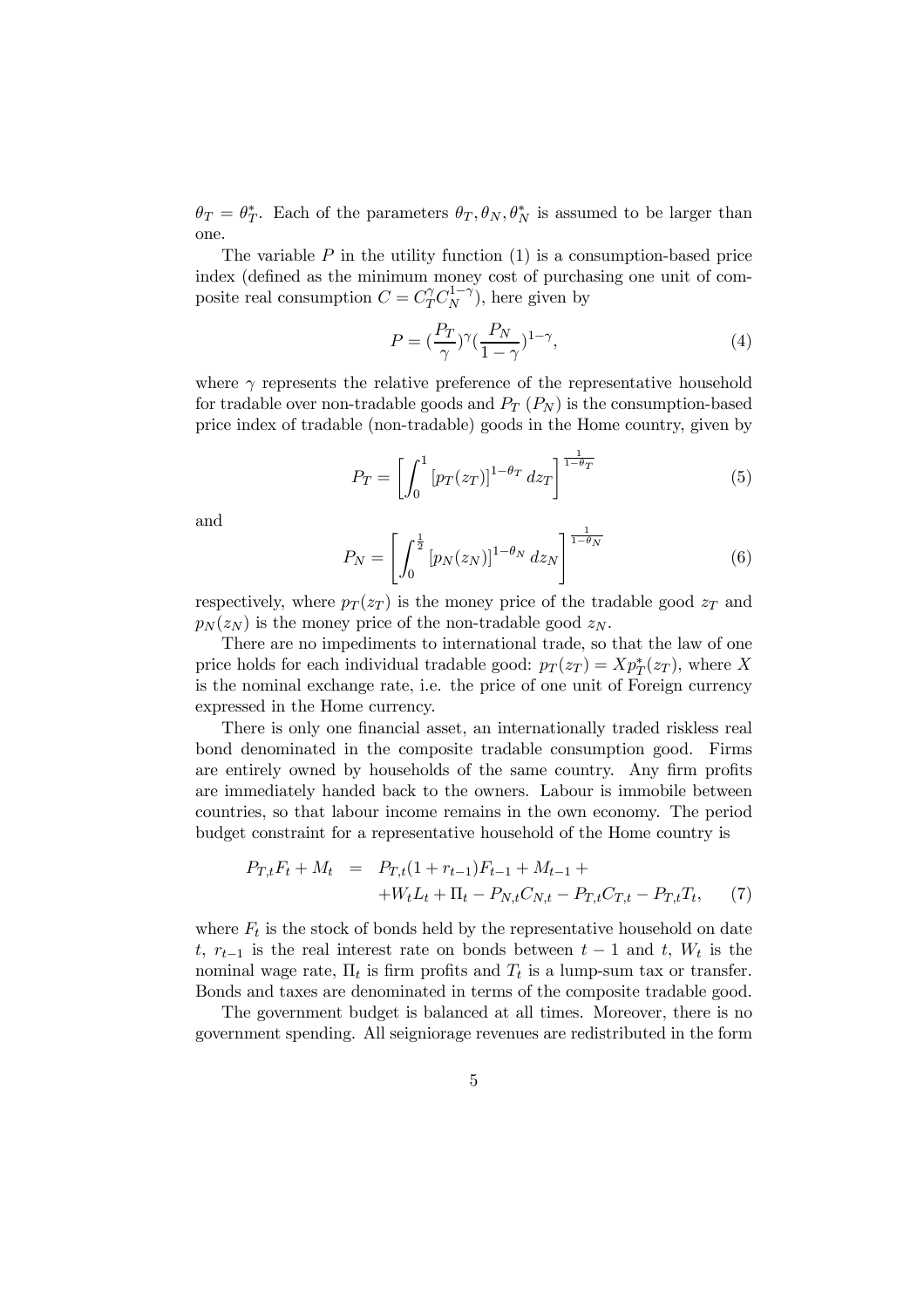of tranfers:  $0 = T_t + (M_t - M_{t-1})/P_t$ . The nominal interest rate  $i_t$  is defined by  $1 + i_t = (1 + r_t)P_{T,t+1}/P_{T,t}.$ 

### 2.2 Maximisation of household utility

Maximising one-period composite real consumption  $C_T^{\gamma} C_N^{1-\gamma}$  subject to a nominal budget constraint yields the following expressions for consumption of the composite tradable and non-tradable good in the Home country

$$
C_T = \left(\frac{\gamma}{1-\gamma} \frac{P_N}{P_T}\right)^{1-\gamma} C, \tag{8}
$$

$$
C_N = \left(\frac{1-\gamma}{\gamma} \frac{P_T}{P_N}\right)^{\gamma} C. \tag{9}
$$

Similarly, Home demand for an individual (non-)tradable good  $z_T$  ( $z_N$ ) is:

$$
c_T(z_T) = \left(\frac{p_T(z_T)}{P_T}\right)^{-\theta_T} C_T, \qquad (10)
$$

$$
c_N(z_N) = \left(\frac{p_N(z_N)}{P_N}\right)^{-\theta_N} C_N.
$$
 (11)

Demand for an individual tradable (non-tradable) good is decreasing in its relative price. The elasticity of substitution  $\theta_T$  ( $\theta_N$ ) turns out to be equal to the price elasticity of demand for each individual tradable (non-tradable) good.

The representative household maximises life-time utility (1), subject to the period budget constraint  $(7)$  which must be satisfied in every single period. The first-order conditions are

$$
C_{T,t+1} = \beta(1+r_t)C_{T,t}, \tag{12}
$$

$$
C_{N,t+1} = \beta(1+r_t) \frac{P_{T,t+1}}{P_{T,t}} \frac{P_{N,t}}{P_{N,t+1}} C_{N,t}, \qquad (13)
$$

$$
\frac{M_t}{P_t} = \chi C_t \left( \frac{1 + i_t}{i_t} \right),\tag{14}
$$

$$
L_t^s = \frac{1}{\kappa} \frac{W_t}{P_t} \frac{1}{C_t}.
$$
\n(15)

Equations (12)-(13) are the standard Euler equations for the consumption of tradable and non-tradable goods, respectively. Equation (14) is the money demand equation and equation (15) is the labour supply equation.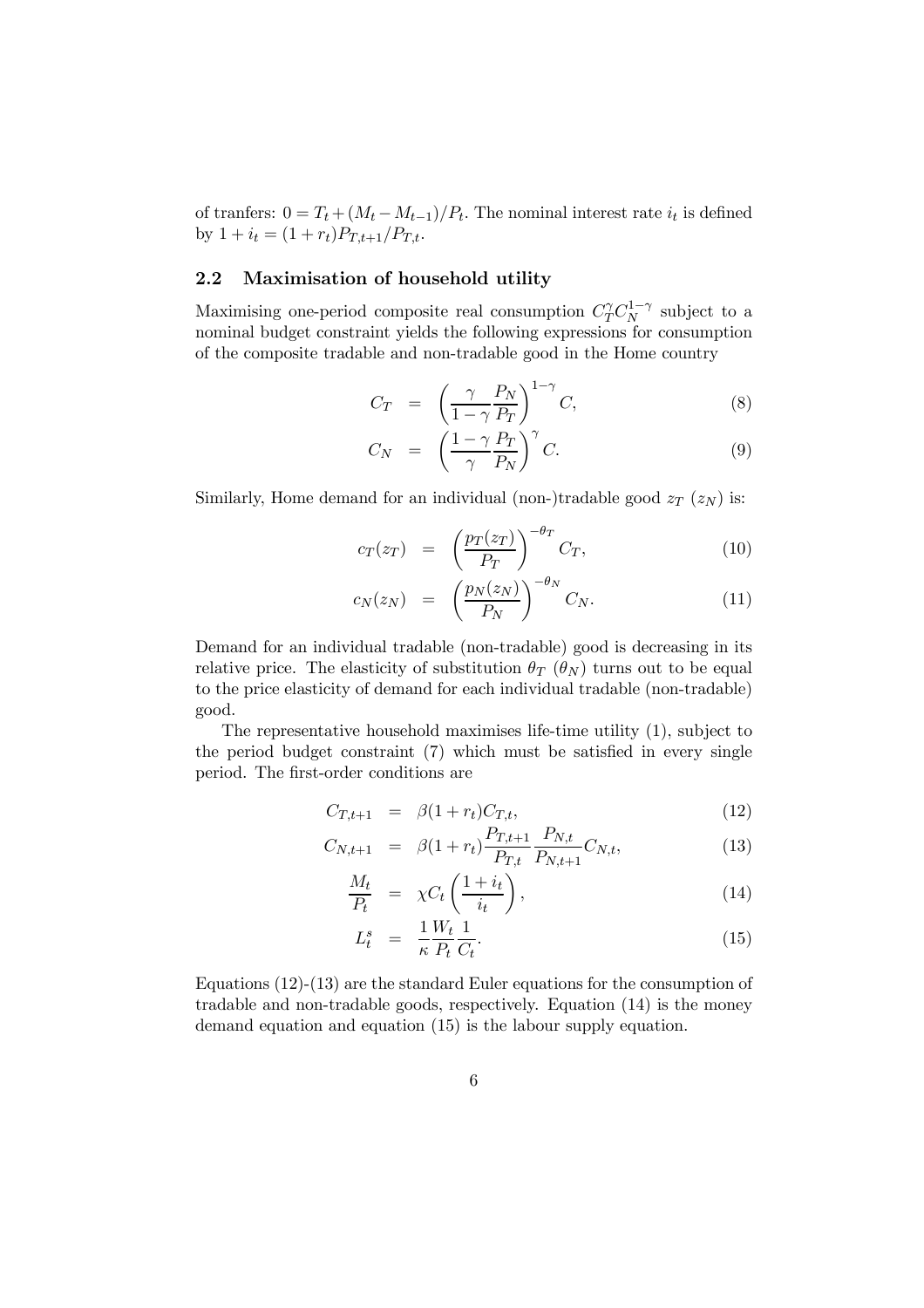### 2.3 Maximisation of firm profits

The representative firm  $z$  is a monopolist in the production of a tradable good  $z_T$  and a non-tradable good  $z_N$ . The firm uses only one input: labour, which is assumed to be homogeneous. The production processes for tradable and non-tradable goods are assumed to be identical, with constant returns to scale in production

$$
y_T(z_T) = \alpha l_T(z_T), \qquad (16)
$$

$$
y_N(z_N) = \alpha l_N(z_N), \qquad (17)
$$

where  $\alpha$  is labour productivity and  $y_T(z_N)$  [ $y_N(z_N)$ ] is output of good  $z_T$  $[z_N]$ . The goods markets clearing conditions are

$$
y_T(z_T) = c_T^w(z_T), \tag{18}
$$

$$
y_N(z_N) = c_N(z_N). \tag{19}
$$

where world demand per capita for a particular tradable good is  $c_T^w(z_T) =$ 1  $\frac{1}{2}c_T(z_T) + \frac{1}{2}$  $\frac{1}{2}c_T^*(z_T)$ . The labour market is assumed to be competitive. Also by assumption, labour is immobile internationally, but fully mobile between sectors, so there will be a single wage rate  $W(W^*)$  in each country.

It is assumed that each firm produces a tradable and a non-tradable good. The goods  $z_T$  and  $z_N$  are produced in firm z. Firm profits are

$$
\Pi(z) = p_T(z_T)y_T(z_T) + p_N(z_N)y_N(z_N) - Wl(z),
$$
\n(20)

where  $l(z) = l_T(z_T) + l_N(z_N)$ . The representative firm z chooses  $p_T(z_T)$  and  $p_N(z_N)$  in order to maximise total profits (20). It takes aggregate demand for tradable and non-tradable goods  $(C_T^w, C_N)$  as given. The first-order conditions yield the optimal pricing rules for the representative firm

$$
p_T(z_T) = \left(\frac{\theta_T}{\theta_T - 1}\right) \frac{W}{\alpha},\tag{21}
$$

$$
p_N(z_N) = \left(\frac{\theta_N}{\theta_N - 1}\right) \frac{W}{\alpha}.\tag{22}
$$

#### 2.4 Competition policy

Following Blanchard and Giavazzi (2001), the elasticity of substitution between different varieties of the Home non-tradable good  $(\theta_N)$  is interpreted as an instrument of competition policy. 2

<sup>&</sup>lt;sup>2</sup>The parameter  $\theta_N$  can be thought of as being a function of 'deep parameters' representing consumer preferences and competition policy. I assume that consumer preferences do not change over time, so that changes in  $\theta_N$  reflect changes in competition policy only.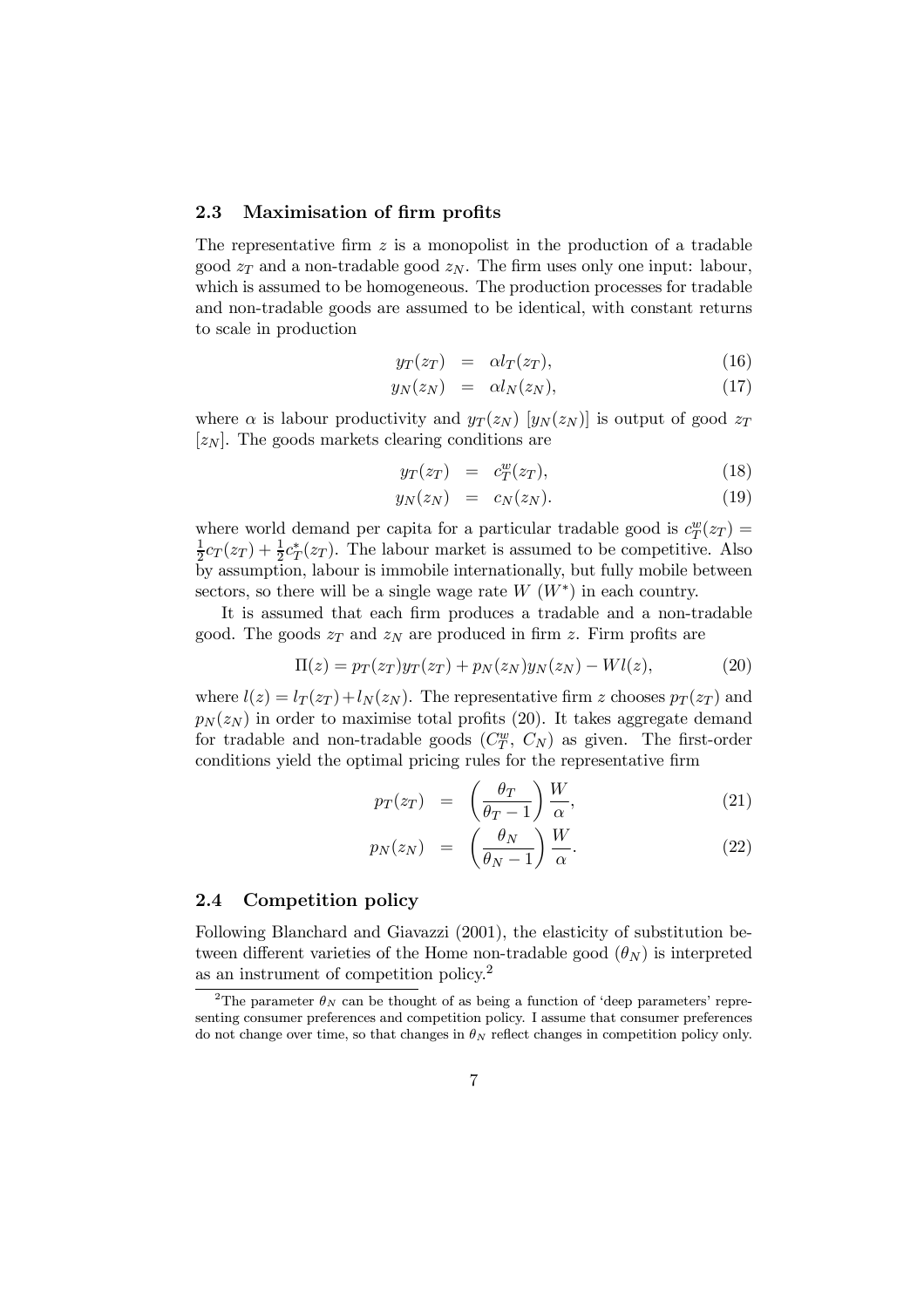Blanchard and Giavazzi (2001) consider product market deregulation along two dimensions: a reduction in entry costs and an increase in the price elasticity of demand. Intuitively, a government can promote competition by making it less costly for consumers to switch suppliers (so that product demand will become more responsive to differences in the product price) or via a reduction in entry costs (so that new firms will enter the market, offering the same product, but in a different variety or on a different location). In reality, many deregulations are likely to affect both the demand elasticity and entry costs. For instance, when deregulating the taxi market, the Dutch government increased the number of licenses (thus reducing the costs of market entry for firms) and relaxed the rules for choosing a taxi (thus lowering the switching costs for consumers). 3

In this paper, I analyse deregulation in the non-tradable goods sector. I do not distinguish between different types of competition-promoting government measures. Thus, I study a special case of the different possible forms of product market deregulation presented by Blanchard and Giavazzi (2001).<sup>4</sup> All types of product market deregulation in this sector will be represented by a change in  $\theta_N$ .

It is important to note that an increase in the parameter  $\theta_N$  does not have a direct impact on utility, even though  $\theta_N$  appears in the utility function (via  $C$ ). The symmetry among producers implies that, in equilibrium, households consume all varieties of the non-tradable good in equal proportions (the same is true for the tradable good):

$$
\overline{C}_N = \left[\int_0^{\frac{1}{2}} \left[\overline{c}_N(z_N)\right]^{\frac{\theta_N-1}{\theta_N}} dz_N\right]^{\frac{\theta_N}{\theta_N-1}} = \left[\left[\overline{c}_N(h)\right]^{\frac{\theta_N-1}{\theta_N}}\right]^{\frac{\theta_N}{\theta_N-1}} = \overline{c}_N(h),
$$

so that a rise in  $\theta_N$  does not augment utility directly. However, an increase in the elasticity of substitution between non-tradable products affects the elasticity of demand facing firms (which is also equal to  $\theta_N$ ) and thus reduces

<sup>3</sup>As a result of the deregulation of the Dutch taxi market, customers are allowed to stop a taxi on the road, whereas before the deregulation they had to go to a designated taxi stop and accept the rate offered by the first taxi in line (or walk to the next stop).

<sup>&</sup>lt;sup>4</sup>The number of firms plays no explicit role in this paper, but it is implicitly assumed to be constant. In Blanchard and Giavazzi (2001), product market deregulation may increase or decrease the number of firms, depending on the mix of particular measures. An increase in the elasticity of demand leads to net exit of firms, whereas a reduction in entry costs leads to net entry of firms. For small changes in the elasticity of substitution, the number of firms remains constant when an increase in substitutability is accompanied by a proportional decline in entry costs. This is implicitly assumed here, but it will play no explicit role in the remainder of the paper.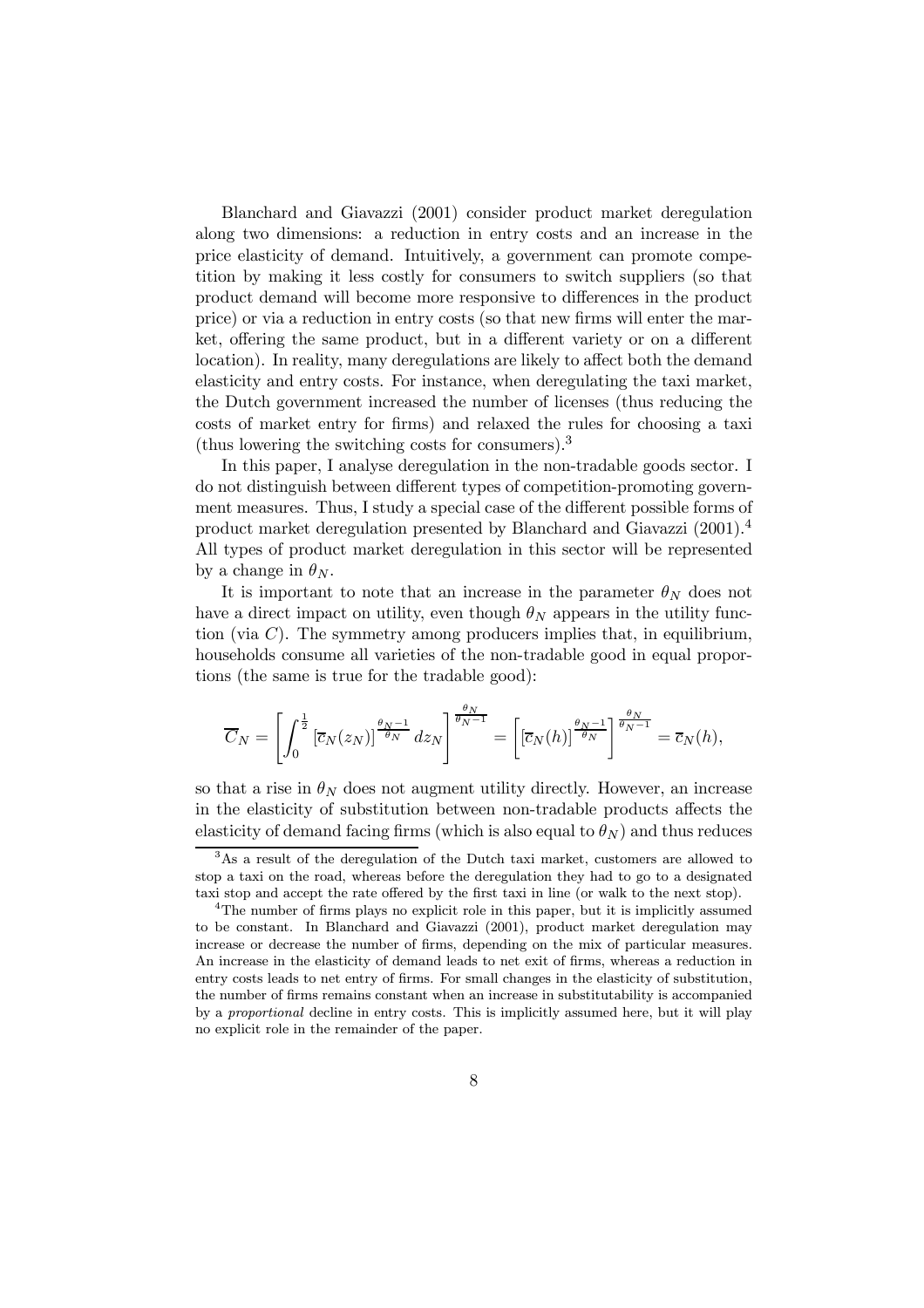the monopoly power of firms [see the pricing equation  $(22)$ ]. This will, ceteris paribus, lead to lower prices and higher consumption. Thus, an increase in  $\theta_N$  may affect utility via its impact on the monopoly power of firms.

# 3 Loglinearising the model

The model does not yield simple closed-form solutions, due to monopoly pricing and the endogeneity of output. Therefore, the model will be linearised around a symmetric steady state. The first step in this direction is deriving the solution for the initial symmetric steady state.

### 3.1 A symmetric steady state

In a steady state, all exogenous variables are constant. Steady-state values will be represented by overbars. The steady state world real interest rate is  $\overline{r} = (1 - \beta)/\beta.$ 

From the household budget constraint  $(7)$ , steady state consumption is:

$$
\overline{C}_N = \overline{Y}_N, \tag{23}
$$

$$
\overline{C}_T = \overline{r}\overline{F} + \frac{\overline{P}_T^p}{\overline{P}_T}\overline{Y}_T, \qquad (24)
$$

where  $\overline{P}_7^p$  $T<sub>T</sub><sup>P</sup>$  is the production-based price index of tradable goods in the Home country and  $\overline{P}_T$  is the consumption-based price index of tradable goods in the Home country. The latter is affected not only by domestic producer prices  $\overline{P}_T^p$  $T<sub>T</sub>$ , but also by import prices (equivalent to exchange-rate adjusted Foreign producer prices)  $\overline{X}(\overline{P}_7^p)$  $(T^{\prime})^*$ .

The starting condition of zero net foreign assets  $(\overline{F}_0 = 0)$  closes the model in the sense that the solution is uniquely determined.

In order to simplify the algebra, I assume full international symmetry in the initial steady state. Therefore, initially  $\theta_N = \theta_N^*$ . International symmetry also implies that the production-based price index of tradable goods is equal to the consumption-based price index of tradable goods:  $\breve{\overline{P^p_1}}$  $(T_T^P)_0 = (P_T)_0.$ 

The steady state values of output and the general price level are

$$
\overline{Y}_0 = \frac{\alpha \left[ \gamma \left( \frac{\theta_T - 1}{\theta_T} \right) \right]^\gamma \left[ (1 - \gamma) \left( \frac{\theta_N - 1}{\theta_N} \right) \right]^{1 - \gamma}}{\kappa^{\frac{1}{2}} \left[ \gamma \left( \frac{\theta_T - 1}{\theta_T} \right) + (1 - \gamma) \left( \frac{\theta_N - 1}{\theta_N} \right) \right]^{\frac{1}{2}}},\tag{25}
$$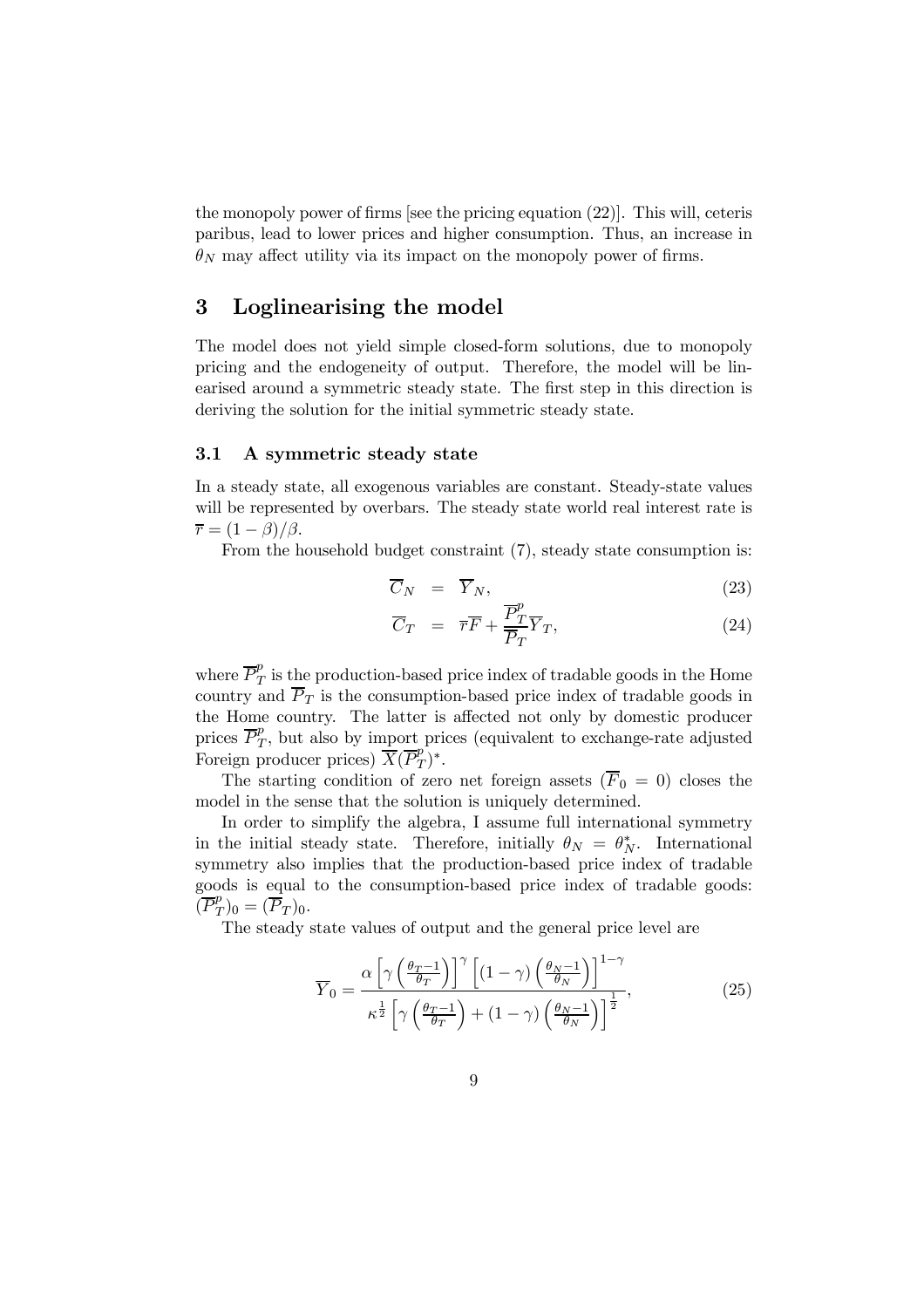$$
\overline{P}_0 = \left(\frac{1-\beta}{\chi}\right) \overline{M}_0 \frac{1}{\overline{Y}_0}.
$$
\n(26)

In a model with tradables only ( $\gamma = 1$ ), equation (25) simplifies to the formula reported by Obstfeld and Rogoff (1995), which corresponds to a similar result obtained earlier by Blanchard and Kiyotaki (1987) in a static closed economy framework.

The real wage rate

$$
\frac{\overline{W}_0}{\overline{P}_0} = \alpha \left[ \gamma \left( \frac{\theta_T - 1}{\theta_T} \right) \right]^\gamma \left[ (1 - \gamma) \left( \frac{\theta_N - 1}{\theta_N} \right) \right]^{1 - \gamma} \tag{27}
$$

is increasing in the degree of competition in goods markets. Intuitively, competition pushes down goods prices, which induces a rise in consumption and output. The resulting increase in labour demand forces firms to bid up real wages.

Real profits

$$
\frac{\overline{\Pi}_0}{\overline{P}_0} = \left[\frac{\gamma}{\theta_T} + \frac{1-\gamma}{\theta_N}\right] \overline{Y}_0
$$
\n(28)

increase when the level of turnover (i.e. aggregate output  $\overline{Y}_0$ ) increases, when the degree of competition  $(\theta_T, \theta_N)$  decreases and when consumer preferences  $(\gamma)$  shift in favour of the least competitive sector (i.e. in favour of the good with the lowest price elasticity of demand, which is the most profitable good to the firm).

### 3.2 Loglinearisation

To allow for asymmetries between the two countries, we log-linearise the model around the initial steady state. Define  $\widehat{Z}_t = dZ_t/\overline{Z}_0$ , that is variables with a hat denote percentage changes from the initial steady state. The linearised price equations for Home are:

$$
\widehat{P}_N = -\frac{1}{\theta_N - 1} \widehat{\theta}_N + \widehat{W},\tag{29}
$$

$$
\widehat{P}_T = -\frac{1}{\theta_T - 1}\widehat{\theta}_T + \frac{1}{2}(\widehat{W} + \widehat{W}^*) + \frac{1}{2}\widehat{X},\tag{30}
$$

An increase in the degree of competition  $(\theta)$  in a certain sector leads to a decline of producer prices in that sector. The lower the initial degree of competition (i.e. the higher  $\frac{1}{\theta-}$  $\frac{1}{\theta-1}$ , the larger the price impact of enhanced competition. A rise in the wage rate at Home leads to a proportional increase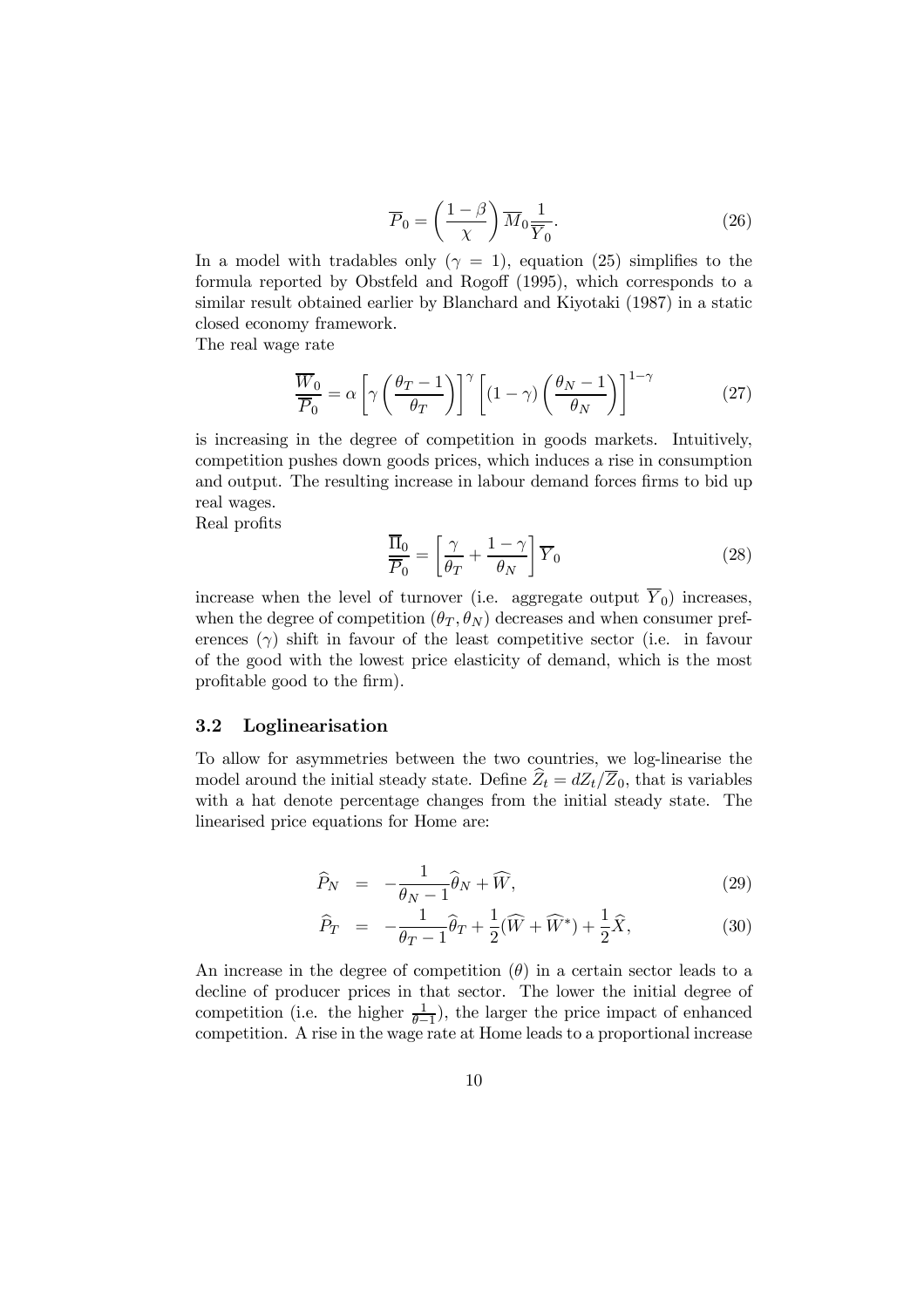in the non-tradable consumer price subindex in the Home country and to a less than proportional increase in the tradable consumer price subindex in Home and Foreign. An exchange rate movement has an opposite impact on the price of tradables in the two countries.

The linearised labour demand equation is

$$
\widehat{L} = \phi_T \widehat{Y}_T + \phi_N \widehat{Y}_N,\tag{31}
$$

where

$$
\phi_T = \frac{\gamma(\frac{\theta_T - 1}{\theta_T})}{\gamma(\frac{\theta_T - 1}{\theta_T}) + (1 - \gamma)(\frac{\theta_N - 1}{\theta_N})}; \qquad \phi_N = \frac{(1 - \gamma)(\frac{\theta_N - 1}{\theta_N})}{\gamma(\frac{\theta_T - 1}{\theta_T}) + (1 - \gamma)(\frac{\theta_N - 1}{\theta_N})}.
$$

Note that  $\phi_T + \phi_N = 1$ . When  $\theta_T = \theta_N$ , the expressions simplify to  $\phi_T = \gamma$ and  $\phi_N = 1 - \gamma$ .

# 4 Product market deregulation

This section studies the impact of product market deregulation in the shielded sector, where the degree of competition is typically lower than in the open sector. More precisely, I focus on a permanent increase in the degree of competition in the Home non-tradable goods sector (i.e.  $\theta_N = \theta_N$ ).

I will assume a shock takes place at time  $t - 1$ , when the economy is in the initial steady state. In order to follow the dynamics of the economy after the shock, I will distinguish between the short run and long run. Wages are assumed to be fixed for one period (going from  $t-1$  to the short-run equilibrium in period t) and fully flexible thereafter. As in Obstfeld-Rogoff (1995), the economy reaches its long-run equilibrium in  $t+1$  and remains in this new steady state thereafter. Thus, there is no Calvo-type staggered price setting. Shocks are assumed to be small. Therefore, by assumption, both the short-run equilibrium and the new long-run steady state are sufficiently close to the initial steady state to justify a linear approximation of the model. The long-run equilibrium is a steady state. Long-run steady state changes are indicated by hatted overbarred variables.

The model's symmetry admits a simple solution approach. I solve for differences between Home and Foreign variables and for world aggregates. This approach also provides a better insight in the underlying intuition.

I will first analyse the price effects at the sector level in a closed economy, then turn to the impact of competition shocks on the current account, the exchange rate and the terms of trade, and finally discuss the long-run and short-run price impact in an open economy.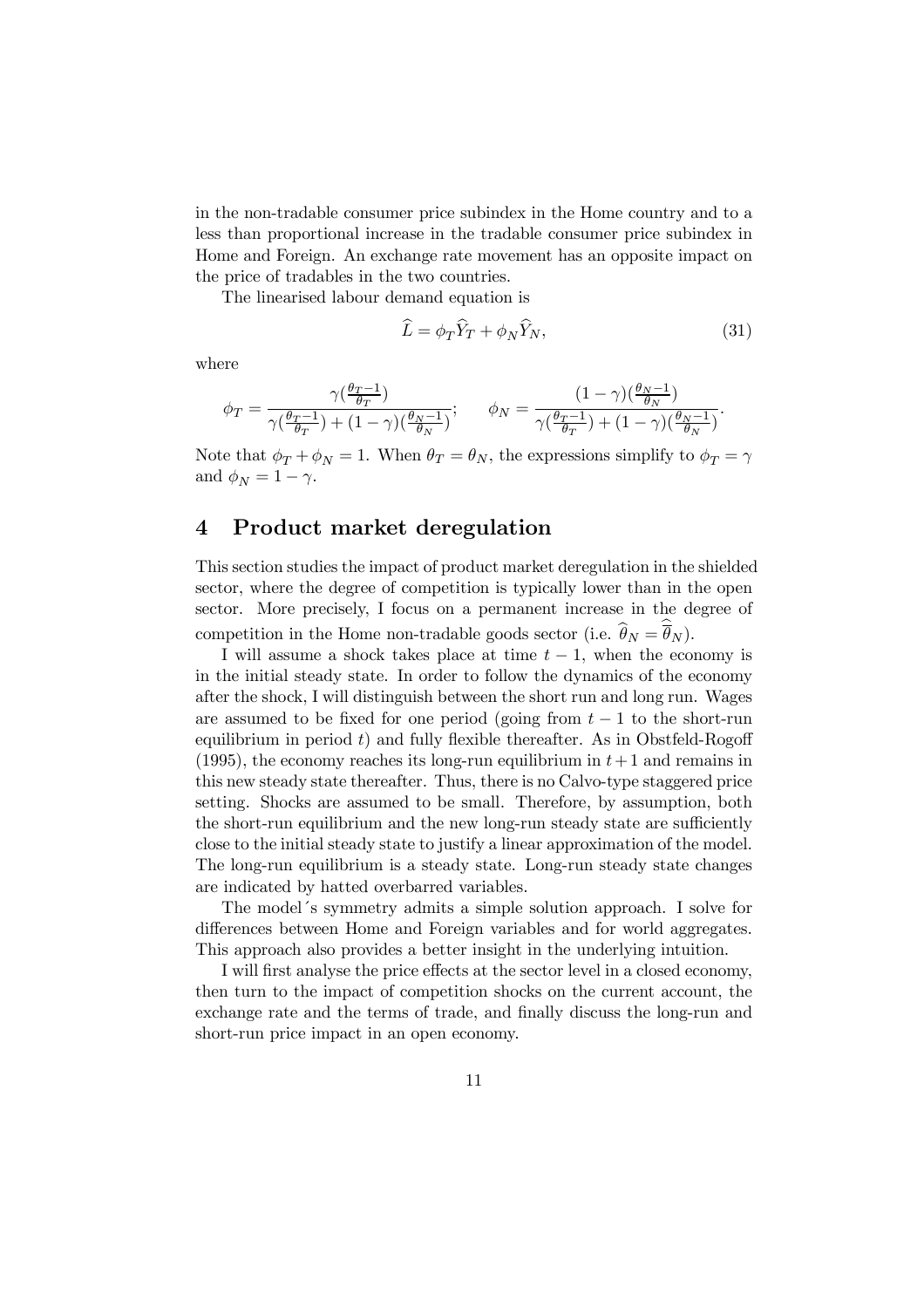### 4.1 Closed economy

In a closed economy, enhancing competition has the following impact on tradable and non-tradable goods prices:

$$
\begin{array}{rcl} \widehat{\overline{P}}^d_N &=& [-\frac{1}{\theta_N-1}+\frac{\phi_N}{2(\theta_N-1)}] \widehat{\overline{\theta}}^d_N < 0,\\ \widehat{\overline{P}}^d_T &=& \frac{\phi_N}{2(\theta_N-1)} \widehat{\overline{\theta}}^d_N > 0. \end{array}
$$

The downward impact of higher non-tradables competition on the markup for non-tradable goods is the first term in the expression for  $\widehat{\overline{P}}_N^d$ . The additional labour demand in the non-tradables sector results in a higher wage rate in the entire economy, as labour is mobile across sectors. This is the positive term common to both expressions. Enhanced competition in the non-tradables sector forces down profit margins in the non-tradables sector, but leads to higher real wages economy-wide. Thus, an increase in the degree of competition in the non-tradable goods sector leads to a decline in the price of non-tradables, but to a rise in the price of tradables. The lower the initial degree of competition  $(\theta_N \text{ small})$ , the larger the price effects of enhancing competition. An increase in competition in the non-tradables sector (for instance, by deregulating the domestic services sector) will make a country less competitive internationally.

Only little research has been conducted on the impact of sector-specific competition shocks on the price of goods in other sectors. ECB (2001) suggests that this indirect price effect is likely to be negative, insofar as inputs for other sectors become cheaper. For instance, deregulation in the energy sector will lower the electricity costs for companies in other sectors. There are no intermediate goods in the present model. Instead, I stress that deregulation in one sector will increase the wage costs for companies in other sectors. Whether or not the increase in labour costs (the `wage bill') is indeed more important than the decline in the price of intermediate goods (the `electricity bill') is an empirical matter.

### 4.2 Impact on current account, exchange rate and terms of trade

The reduced-form solution of the short-run current account is:

$$
\frac{dF}{(\overline{C}_T^w)_0} = \frac{\theta_T - 1}{D} \frac{\phi_N}{2(\theta_N - 1)} \widehat{\theta}_N^d,\tag{32}
$$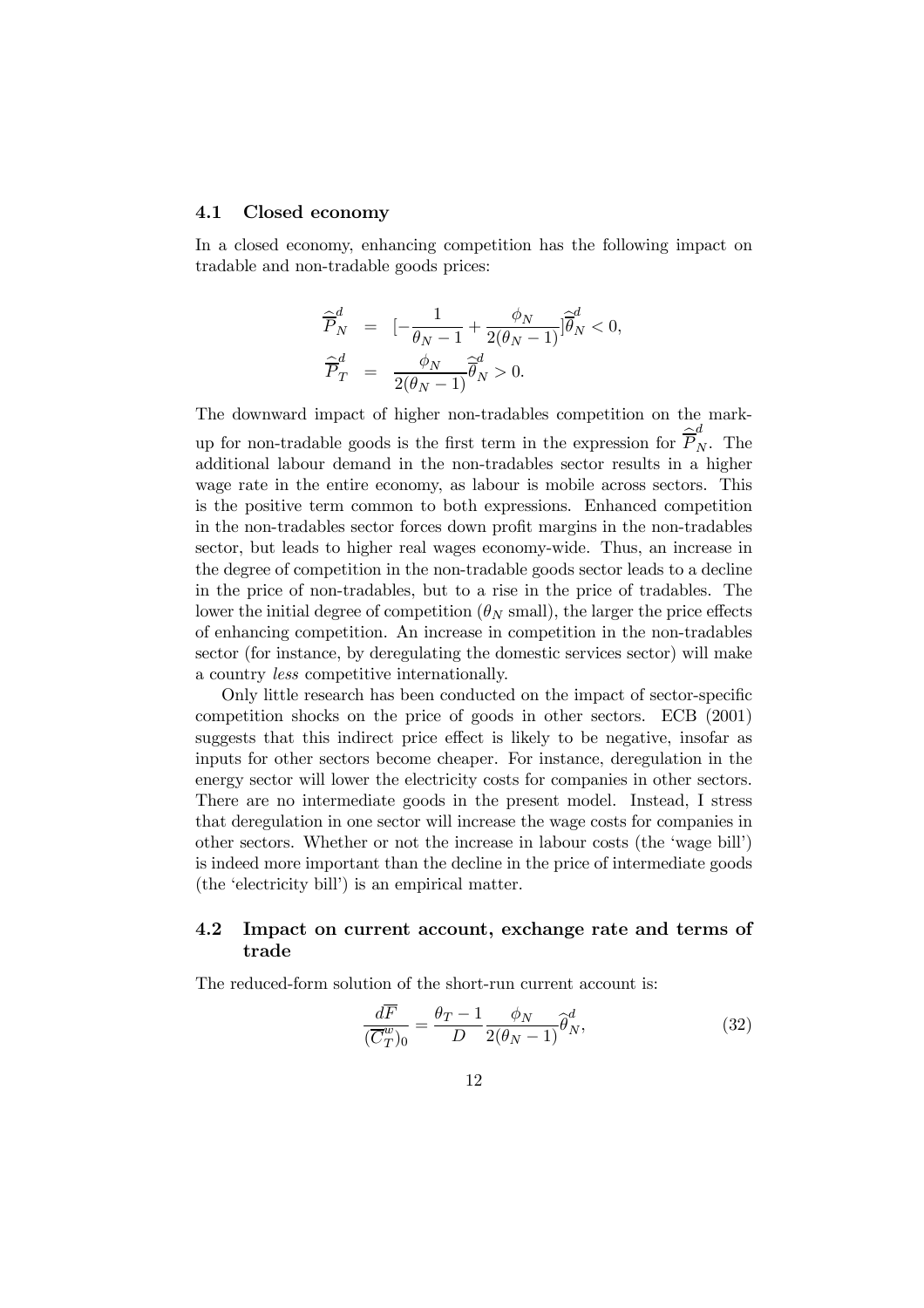where  $D = 2 + \overline{r}(1 + \phi_N + \phi_T \theta_T)$ . Enhanced competition in the Home non-tradables sector leads to a short-run surplus on the current account. Intuitively, enhanced competition in the non-tradable goods sector leads to a shift in Home demand away from tradable goods, which more than offsets the higher income which arises from higher employment and the higher real wage rate in the Home country. The lower Home demand for tradable goods implies that the short-run current account is in surplus. The shortrun current account surplus is larger if the non-tradables sector is relatively uncompetitive to start with (i.e. if  $\theta_N/\theta_T$  low). In this case, there will be a larger relative price decline of non-tradable goods, which enhances the demand shift from tradable to non-tradable goods in the Home country.

The short-run exchange rate immediately jumps to its long-run value. The exchange rate response is:

$$
\widehat{X} = \widehat{\overline{X}} = \frac{\theta_T - 1}{\theta_T} \left( \frac{\phi_N}{\theta_N - 1} \right) \frac{1}{D} \widehat{\theta}_N^d.
$$
\n(33)

A permanent enhancement of non-tradables competition in the Home country  $(\widehat{\theta}_N^d > 0)$  leads to a depreciation of the Home currency  $(\widehat{\overline{X}} > 0)$ . A depreciation is required, since the lower Home demand for tradable goods must be (partially) offset by higher Foreign demand for tradables.

The increase in producer prices in the Home country's tradable goods sector more than offsets the long-run depreciation of the Home currency. This implies that the Home country's long-run terms of trade improve as a result of enhanced competition in the non-tradables sector:<sup>5</sup>

$$
\widehat{TOT} = \widehat{\overline{P}}_T^p - (\widehat{\overline{P}}_T^p)^* - \widehat{\overline{X}} = \frac{\phi_N}{2\theta_T(\theta_N - 1)} \widehat{\overline{\theta}}_N^d + \frac{1 + \phi_N}{\theta_T} \frac{\overline{r}d\overline{F}}{(\overline{C}_T^w)_0},\tag{34}
$$

The reason is that the relative scarcity of labour (even with the additional supply) leads firms to bid up the wage rate, so that the price of domestic tradables increases. 6 In the short run, output prices in the Home and Foreign tradables sector are not affected by a change in non-tradables competition, since nominal wages are fixed in the short run. Therefore, the change in the

 $5$ Note that part of the impact of the degree of competition on the terms of trade works via the short-run re-distribution of wealth. This is in line with the well-known argument by Keynes that a country making international transfer payments will experience a deterioration in its terms of trade.

<sup>&</sup>lt;sup>6</sup>In the special case of perfect competition in the tradables sector  $(\theta_T \to \infty)$ , there would be no change in the terms of trade. The reason is that under perfect competition all tradable goods producers behave as price-takers.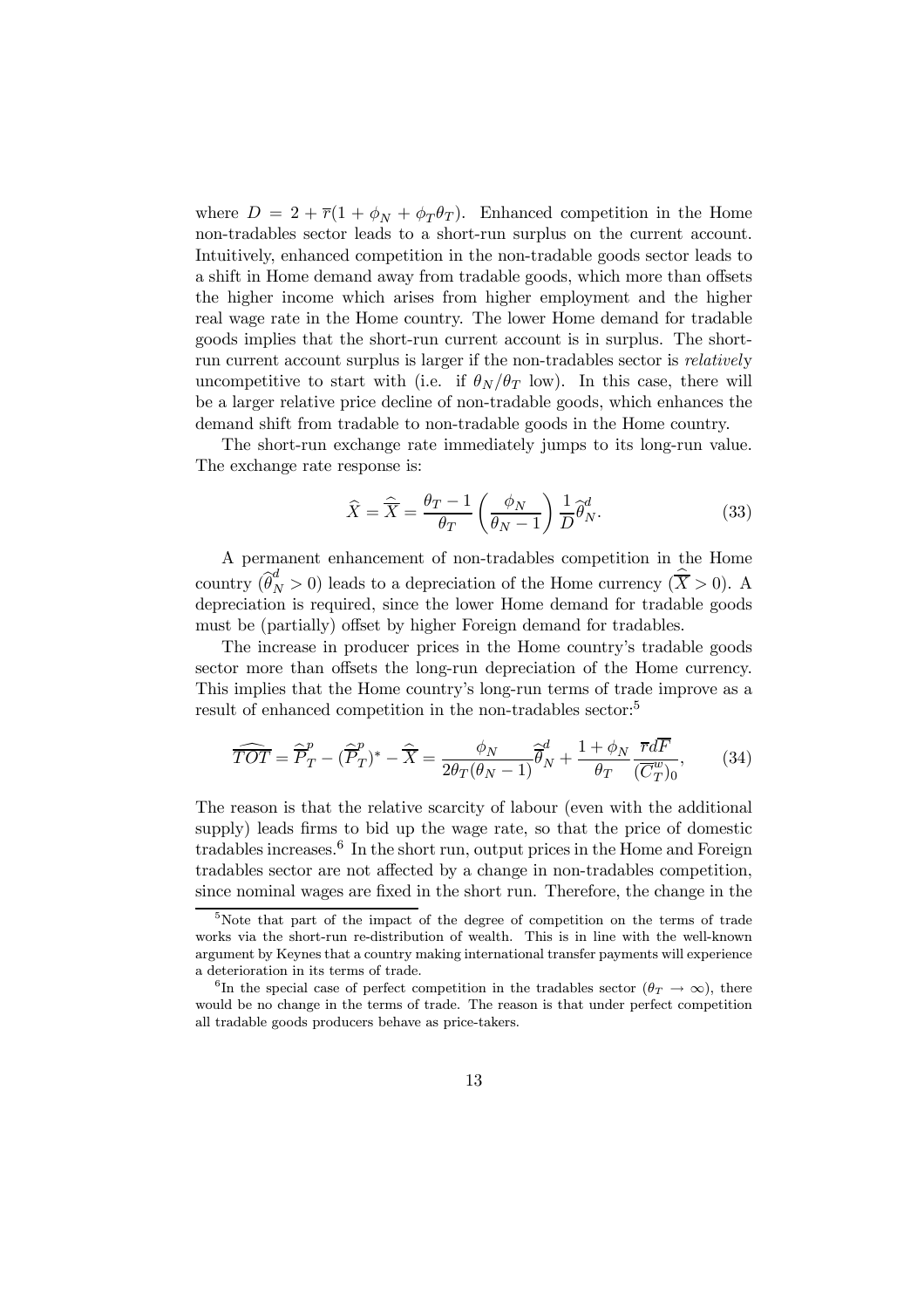Home country short-run terms of trade is fully determined by the short-run change in the exchange rate. The depreciation of the Home currency means that the Home country experiences a short-run deterioration of its terms of trade.

### 4.3 Long-run impact

The aggregate international CPI differential is

$$
\widehat{\overline{P}}^d = \left[ -\frac{1-\gamma}{\theta_N - 1} + \frac{\phi_N}{2(\theta_N - 1)} \right] \widehat{\theta}_N^d - \gamma \widehat{\overline{TOT}} - \phi_T \frac{\overline{r}d\overline{F}}{(\overline{C}_T^w)_0}. \tag{35}
$$

Equation (35) shows four channels through which enhanced competition in the Home country  $(\hat{\theta}_N > 0)$  affects the general price level. First, enhanced competition in the non-tradables sector has a downward impact on monopoly profits in this sector, which lowers the price of non-tradables goods. The impact on the general price level is proportional to the size of the nontradable sector and inversely related to the initial degree of competition in this sector, as reflected in the term  $-\frac{1-\gamma}{\theta_N-}$  $\frac{1-\gamma}{\theta_N-1}\widehat{\theta}_N^d$ . The latter indicates that it is more effective to enhance competition in a sector where firms have a high degree of monopoly power. Second, the expansion of output in the nontradables sector leads to higher labour demand. The bidding up of wages implies a higher cost of factor inputs for all sectors, which has an upward impact on the general price level, as shown by the term  $\frac{\phi_N}{2(\theta_N - 1)}$  $\frac{\phi_N}{2(\theta_N-1)} \widehat{\theta}_N^d$ . Normally (when  $\phi_N \approx 1 - \gamma$ ), this effect reduces the price impact of the first channel by roughly one half. Third, deregulating the non-tradables sector leads to an improvement in the Home country's terms of trade. The impact on the general price level of the terms of trade improvement is given by  $-\gamma \overline{TOT}$ . This channel is likely to be relatively small.<sup>7</sup> Fourth, enhanced competition in the non-tradables sector generates a positive wealth effect for the Home country  $(d\overline{F} > 0)$ . The ensuing higher level of consumption implies that demand for real money balances goes up. Therefore, keeping the nominal money supply unchanged, the general price level must go down to restore equilibrium in the money market. This fourth channel is also likely to be

<sup>&</sup>lt;sup>7</sup>The terms of trade channel will become negligible if  $\gamma \to 0$  or  $\gamma \to 1$ , as can be seen from the fully-reduced form. Intuitively, if the non-tradables sector is very small  $(\gamma \to 1)$ , enhanced competition in the non-tradables sector leads to a negligible change in import prices. Conversely, if the tradables sector is very small  $(\gamma \to 0)$ , even a large decline in import prices will have a negligible impact on the overall price index.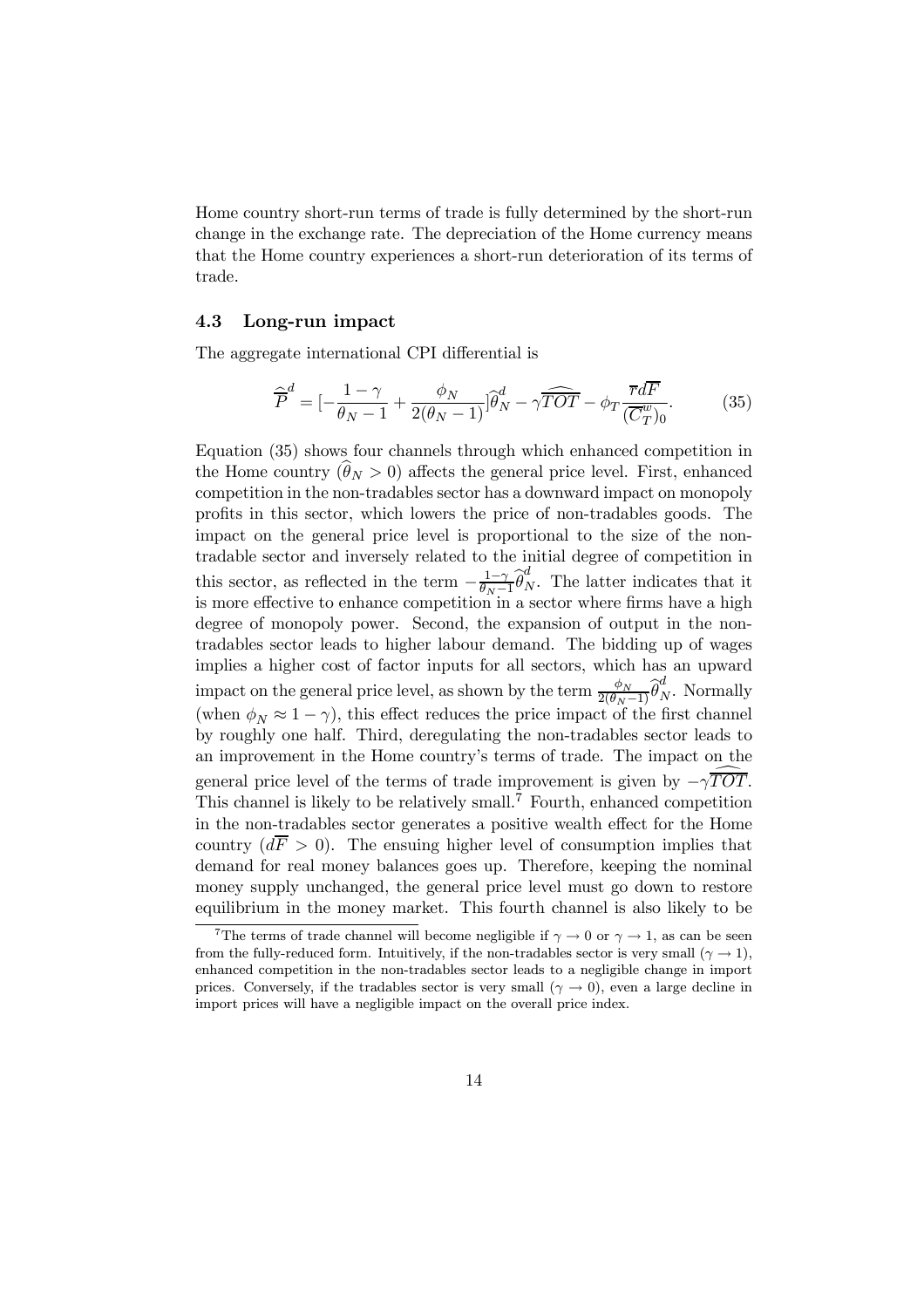small when compared to the first two channels.<sup>8</sup>

Three channels (lower monopoly rents, terms of trade improvement, higher money demand) go in the direction of a lower general price level, whereas one channel (higher wages) has an upward effect on the general price level.

Realistically, the following constraints may be imposed on the parameters. First, the degree of competition in the world market for tradable goods is larger than in the domestic markets for non-tradable goods, i.e.  $\theta_T > \theta_N$ . This is in line with Hakura (1998), who empirically finds that both import and export penetration have a significant negative impact on the price-cost margins. Second, the price-elasticity of demand in the non-tradable goods market satisfies the condition  $\theta_N > 2$ . This follows from Neiss (2001), who finds an average labour income share in GDP of  $50\%$  for OECD countries.<sup>9</sup> Most empirical papers find results that correspond to a price-elasticity of demand  $(\theta)$  in a range between 3.5 and 6. This corresponds to an average mark-up  $[1/(\theta - 1)]$  of 20-40%. See Obstfeld and Rogoff (2000) for references. Third, the share of tradables is less than 50% of output, i.e.  $\gamma < \frac{1}{2}$ . In fact, for Europe, the share of agriculture and industry (which typically produce tradable goods) in total output is some 25%, whereas the share of (mostly non-tradable) services is some 75%.

For this range of values of the model parameters  $(\theta_T > \theta_N > 2; \gamma < \frac{1}{2})$  $(\frac{1}{2}),$ the direct effect on the aggregate price level (lower monopoly rents) will dominate the indirect effect (higher real wage), so that an increase in the degree of competition in the non-tradables sector unambiguously lowers the aggregate price level in the domestic economy. In fact, the minimum decline in consumer prices in response to an increase in competition in the nontradables sector is equal to half the direct impact of the reduced mark-up (the first channel). This result is supportive of the Single Market project and of initiatives by EU national authorities to deregulate domestic services markets.

If competition authorities target the wrong sector [i.e. if they enhance

<sup>&</sup>lt;sup>8</sup>The real money balances channel will become negligible if  $\gamma \to 0$  or  $\gamma \to 1$ , as can be seen from the fully-reduced form. Intuitively, if the non-tradables sector is very small  $(\gamma \rightarrow 1)$ , enhanced competition in the non-tradables sector leads to a negligible wealth transfer  $(d\overline{F} \to 0)$ . Conversely, if the tradables sector is very small  $(\gamma \to 0)$ , a wealth transfer which is large in terms of tradable goods will have a negligible impact on overall consumption (and therefore also on money demand and the general price level).

 $9^9$ Labour income gives a lower bound for firm production costs, whereas GDP gives an upper bound for firm sales. If production costs are at least  $50\%$  of firm sales, then the average profit margin is not more than 100% of production costs, i.e.  $\frac{\theta_N}{\theta_N - 1} - 1 < 1$ , which is equivalent to  $\theta_N > 2$ .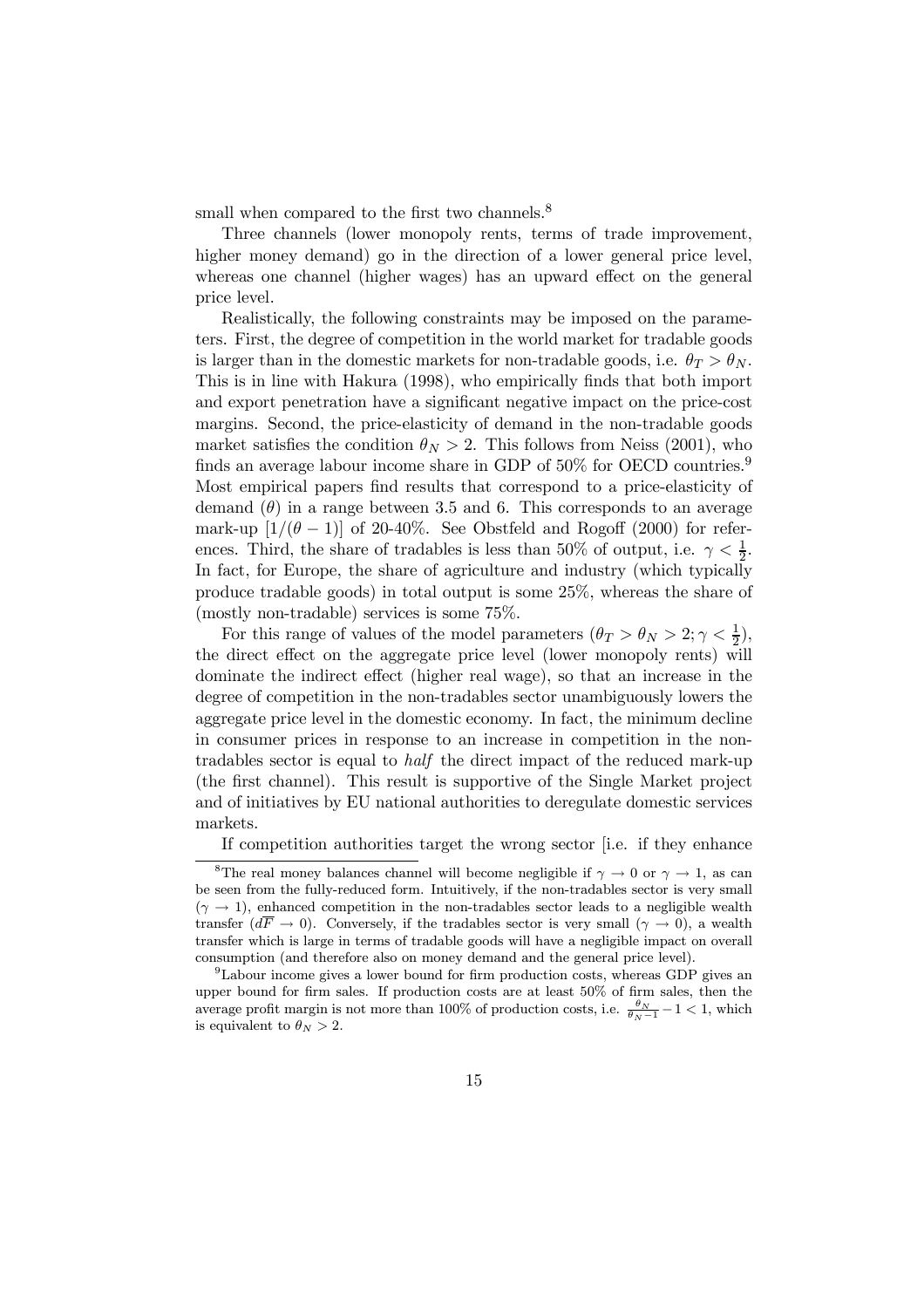competition in the tradables sector, despite that this sector is relatively unimportant  $(\gamma \text{ small})$  and competition in the *other* (non-tradables) sector is very limited  $(\theta_N \text{ extremely small})$ , adverse price effects may occur. In this case, the price rise in the non-tradables sector may outweigh the price decline in the tradables sector. The implication is that further deregulating the tradables sector may be unattractive for countries with a highly protected non-tradables sector. However, this possibility only occurs for implausible parameter values. 10

At the world level, the terms of trade effects and wealth transfers cancel out. For realistic parameter values, enhanced competition reduces the average world price level: 11

$$
\widehat{\overline{P}}^w = \left[\frac{\phi_N}{2(\theta_N - 1)} - \frac{1 - \gamma}{\theta_N - 1}\right] \widehat{\overline{\theta}}_N^w.
$$
\n(36)

### 4.4 Short-run impact

The short run is characterised by sticky wages (i.e.  $\widehat{W} = \widehat{W}^* = 0$ ). However, the mark-up for non-tradable goods can change as a result of competition policy. Thus, in this model, contrary to Obstfeld and Rogoff (1995, 1996) and Hau (2000, 2002), wage rigidity does not imply price rigidity per se, i.e. short-run non-tradables price changes  $(\widehat{P}_N)$  need not be zero. The short run (period  $t$ ) can be seen as a transition period, before the economy reaches its long-run equilibrium. Short-run percentage changes are indicated by hatted variables without overbars.

Since the short-run equilibrium is no steady state, the real interest rate need not be constant. Output is demand-determined in the short run. Therefore, short-run unemployment or labour shortages can occur.

The short-run world price level is:

$$
\widehat{P}^w = -\frac{1-\gamma}{\theta_N - 1} \widehat{\theta}_N^w. \tag{37}
$$

In the short run, wages only partially adjust to competition shocks.<sup>12</sup> As a

 $\overline{^{10}$ Numerically, if  $\gamma = 0.25$  (corresponding to the joint share of industry and agriculture in the gross domestic product in the US and Europe) then the aggregate price level is declining in the degree of competitiveness in the tradables sector, unless  $\theta_N < 1.5$ . If  $\gamma = 0.1$  (roughly corresponding to the share of exports in the US gross domestic product, the share is somewhat higher for Europe) then the aggregate price level is declining in  $\theta_T$ , unless  $\theta_N < 1.7$ .

<sup>&</sup>lt;sup>11</sup>It is easy to show that  $\gamma < \frac{1}{2}$  or  $\theta_T > \theta_N$  is sufficient for  $1 - \gamma > \phi_N$ .

 $12$ Nominal wages are fixed, but real wages are affected by the decline in the general price level.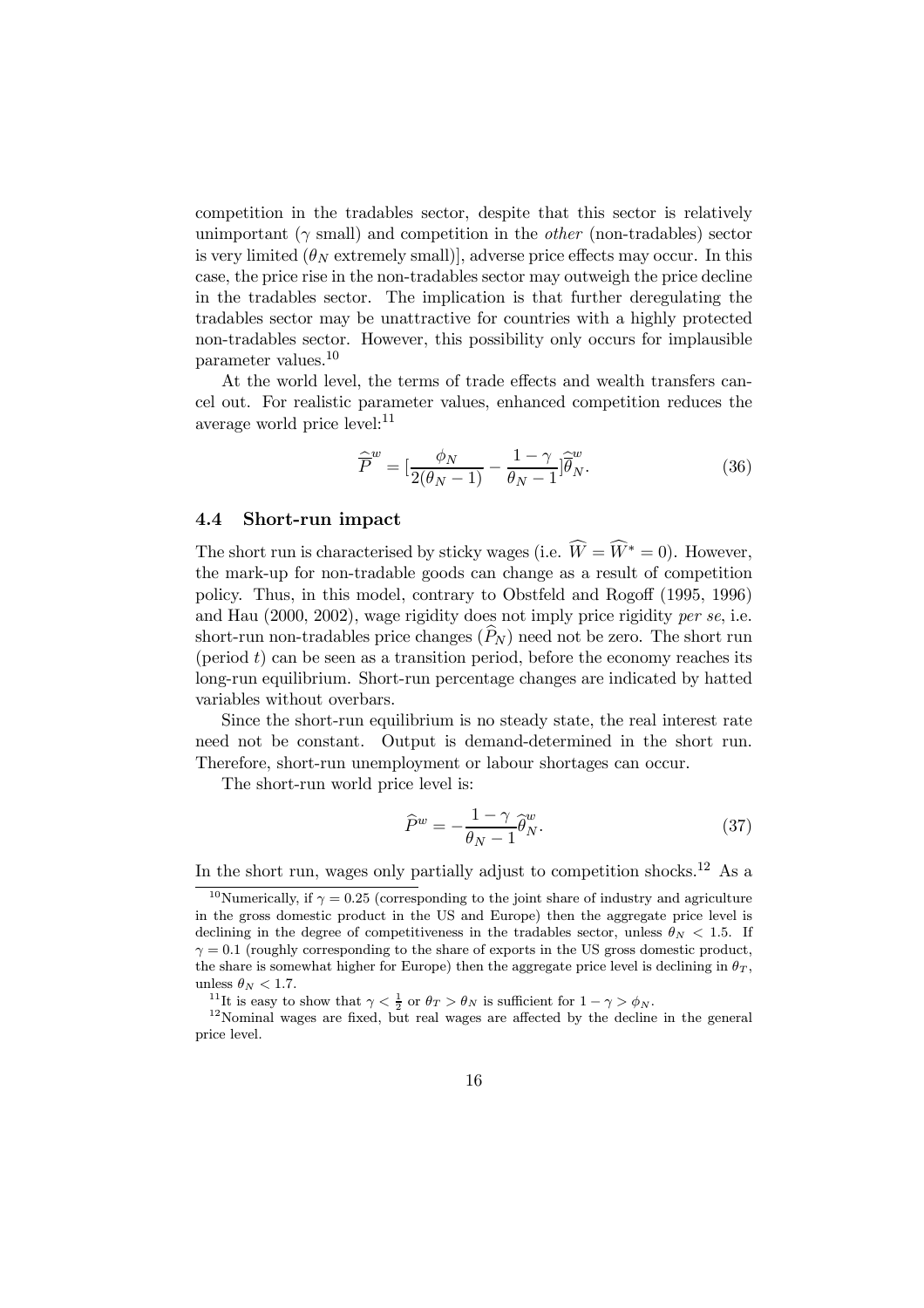result, the short-run impact of competition policy on the world price level exceeds its long-run impact [compare formulas (36) and (37)].

The short-run change in the international CPI differential is

$$
\widehat{P}^d = \left[ -\frac{1-\gamma}{\theta_N - 1} + \frac{\gamma}{D} \left( \frac{\theta_T - 1}{\theta_T} \right) \frac{\phi_N}{\theta_N - 1} \right] \widehat{\theta}_N^d. \tag{38}
$$

Enhanced competition leads to a decline in the general price level in the short run. The reason is that the downward price impact of the decline in the profit margin in the non-tradables sector dominates the upward price effect of the wage increase. Thus, increasing the degree of competition in the non-tradables sector has beneficial short-run effects.

The general price decline which follows from the enhancement of competition reflects a more efficient allocation of resources. Therefore, monetary policymakers (in case of Europe: the ECB) should fully accommodate this decline. <sup>13</sup> Enhanced competition permanently lowers the price level, but it will only have a *temporary* effect on the level of inflation.<sup>14</sup> Accommodating the price effect of enhanced competition therefore implies the need for a temporary adjustment of the policymaker's inflation target. In order to derive the appropriate size of the adjustment, monetary policymakers need to distinguish the impact of enhanced competition from other sources of price changes. Equations (35), (36), (37) and (38) can play a useful role in this respect. Combined with an assessment of the length of the transitional period and the timing of the price effects, in principle, the appropiate temporary adjustment of the inflation target can be derived.

## 5 Conclusion

This paper analyses the aggregate price impact of deregulation in the European non-tradables sector in a dynamic framework. Recent initiatives, both at the European level and in individual EU member states, promote a higher degree of competition. The degree in many non-tradables (services) markets is substantially less than in tradable (goods) markets. Therefore,

<sup>&</sup>lt;sup>13</sup>In the case of product market deregulation, monetary policymakers will normally respond to second-round effects only. An example of second-round effects is that an initial reduction of inflation due to regulatory reforms may dampen the pressure on nominal wages (via lower inflation expectations). No such second-round effects occur in this model. This implies that monetary policymakers should fully accommodate the price declines which follow from enhanced competition in this paper.

<sup>&</sup>lt;sup>14</sup>It is important to note that this is not a conclusion of this paper. Rather, it follows by construction of the model: inflation is zero in the new steady state by assumption.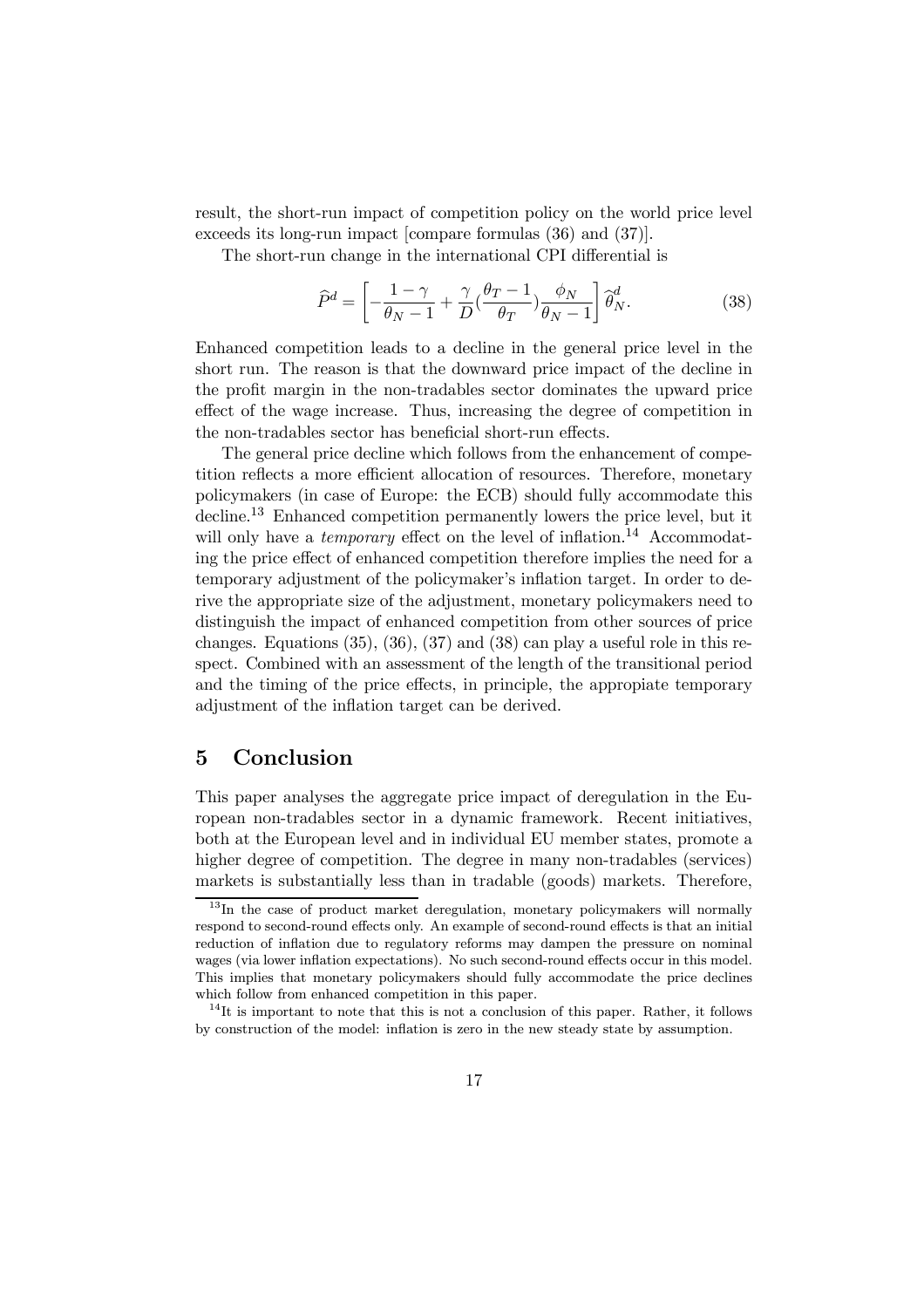the non-tradables markets are priority fields of action for the competition authorities.

Product market deregulation in one sector may have adverse spillovers to other sectors. More competition in the non-tradables sector triggers an increase in labour demand in the non-tradables sector, which causes a bidding up of real wages, possibly leading to a higher price for tradables in the new equilibrium. The implication is that deregulating the domestic services sector, via its impact on wages, may make a country less competitive internationally.

Under realistic assumptions, an increase in the degree of competition in the non-tradables sector lowers the general price level in the domestic economy. This result is supportive of the Single Market project and of initiatives by EU national authorities to deregulate domestic services markets.

I have highlighted four channels through which competition policy may affect the general price level:  $(1)$  a decline in profit margins (directly),  $(2)$  an improvement in the terms of trade (via import prices), (3) an international wealth transfer (via its impact on the demand for real money balances), and  $(4)$  an increase in labour demand (via wages). Whereas the first three channels contribute to lower prices, the fourth channel works in the other direction. Algebraically, the fourth channel reduces the direct price impact of lower profit margins (the first channel) by roughly one-half. The second and third channels are likely to be relatively small.

The model helps the ECB to distinguish the price impact of enhanced competition (which does not, in principle, require a monetary policy response) from other factors which influence the general price level.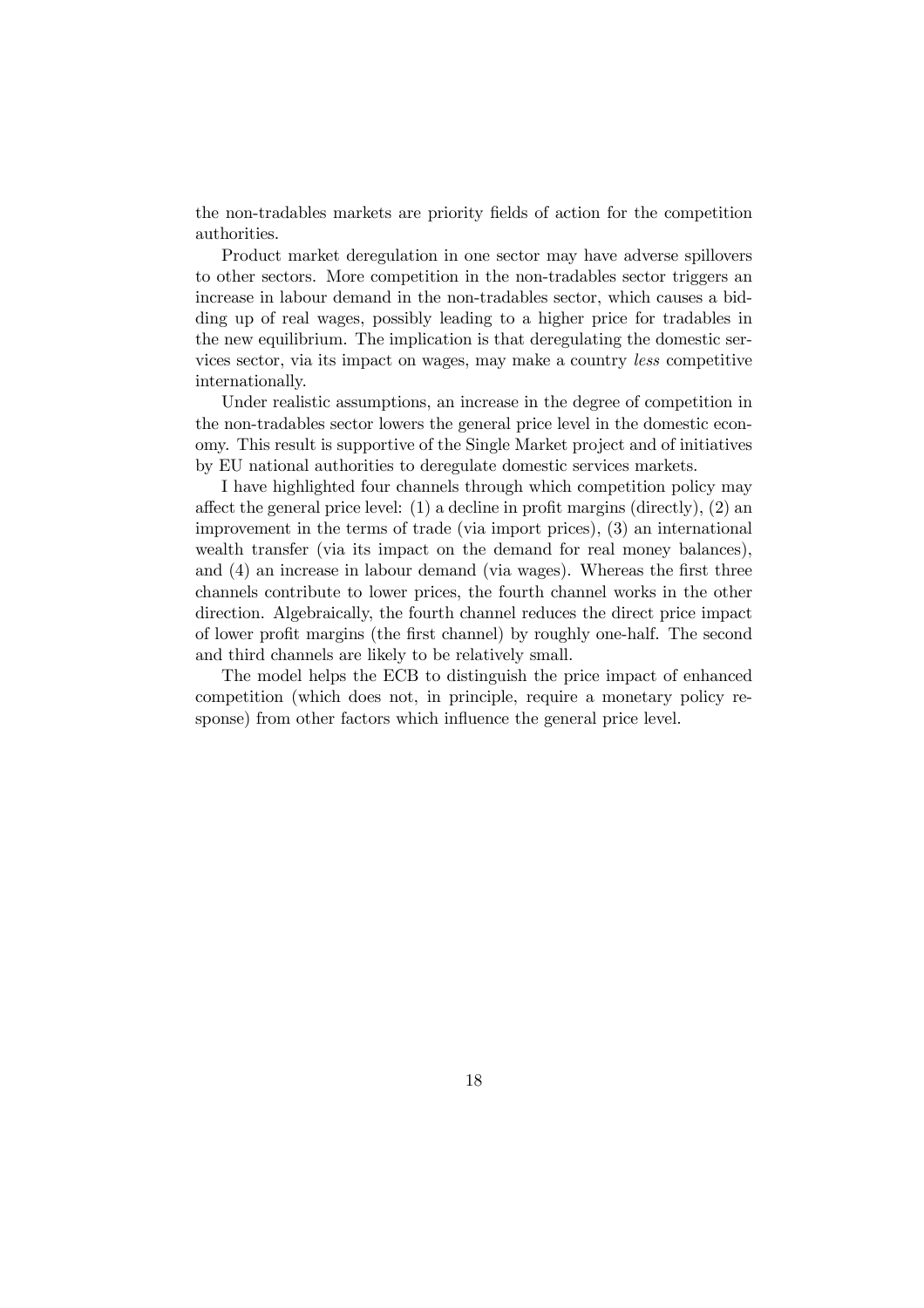### References

Blanchard, Olivier Jean and Francesco Giavazzi (2001), Macroeconomic Effects of Regulation and Deregulation in Goods and Labor Markets, NBER working paper 8120.

Blanchard, Olivier Jean and Nobuhiro Kiyotaki (1987), Monopolistic Competition and the Effects of Aggregate Demand, American Economic Review, 77, September, pp. 647-666.

European Central Bank (2001), Price Effects of Regulatory Reforms in Selected Network Industries.

Gonenc, Rauf, Maria Maher and Giuseppe Nicoletti (2000), The Implementation and the Effects of Regulatory Reform: Past Experience and Current Issues, OECD working paper, no. 251, Organisation for Economic Development and Co-operation, Paris.

Hakura, Dalia S. (1998), The Effects of European Economic Integration on the Profitability of Industries, IMF Working Paper, No. WP/98/85 (June).

Hau, Harald (2000), Exchange Rate Determination: The Role of Factor Price Rigidities and Non-Tradeables, Journal of International Economics, 50, pp. 421-447.

Hau, Harald (2002), Real Exchange Rate Volatility and Openness: Theory and Evidence, Journal of Money, Credit and Banking, 34 (3), pp. 611-630.

Lane, Philip R. (1997), Inflation in Open Economies, Journal of International Economics, 42, pp. 327-347.

Neiss, Katherine S. (2001), The Mark-up and Inflation: Evidence in OECD Countries, Canadian Journal of Economics, 34(2), pp. 570-587.

Obstfeld, Maurice and Kenneth Rogoff (1995), Exchange Rate Dynamics Redux, Journal of Political Economy, 103 (3), pp. 624-660.

Obstfeld, Maurice and Kenneth Rogoff (1996), Foundations of International Macroeconomics, MIT Press, Cambridge, Mass.

Obstfeld, Maurice and Kenneth Rogoff (2000), The Six Major Puzzles in International Macroeconomics: Is There a Common Cause? (paper presented at the NBER Macroeconomics Annual conference, 7-8 April).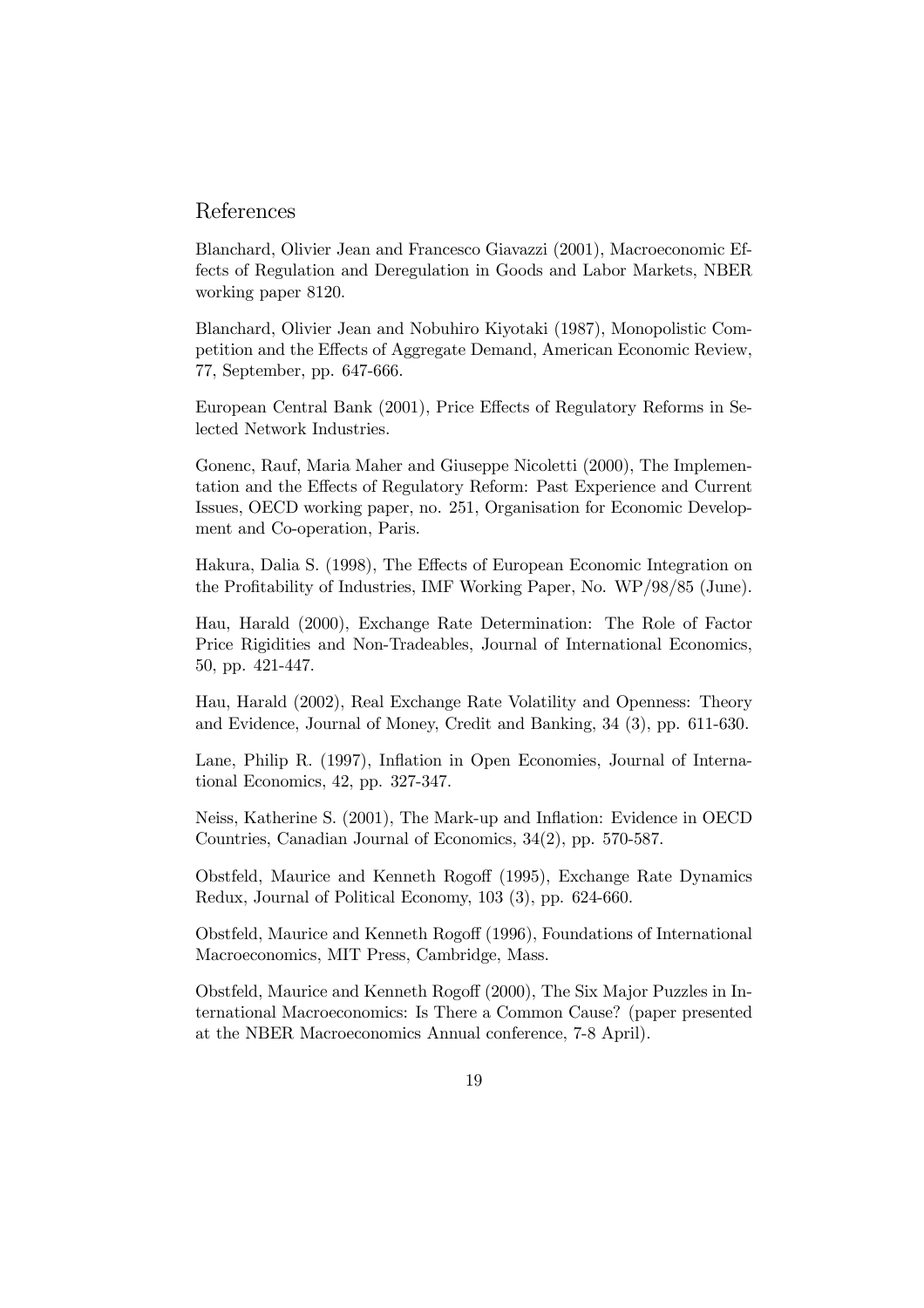Stiglitz, Joseph E. (1984), Price Rigidities and Market Structure, American Economic Review, 74 (May), pp. 350-355.

Van Bergeijk, Peter A.G., and Robert Haffner (1995), Privatization, Deregulation and the Macroeconomy, Edward Elgar, Cheltenham, UK.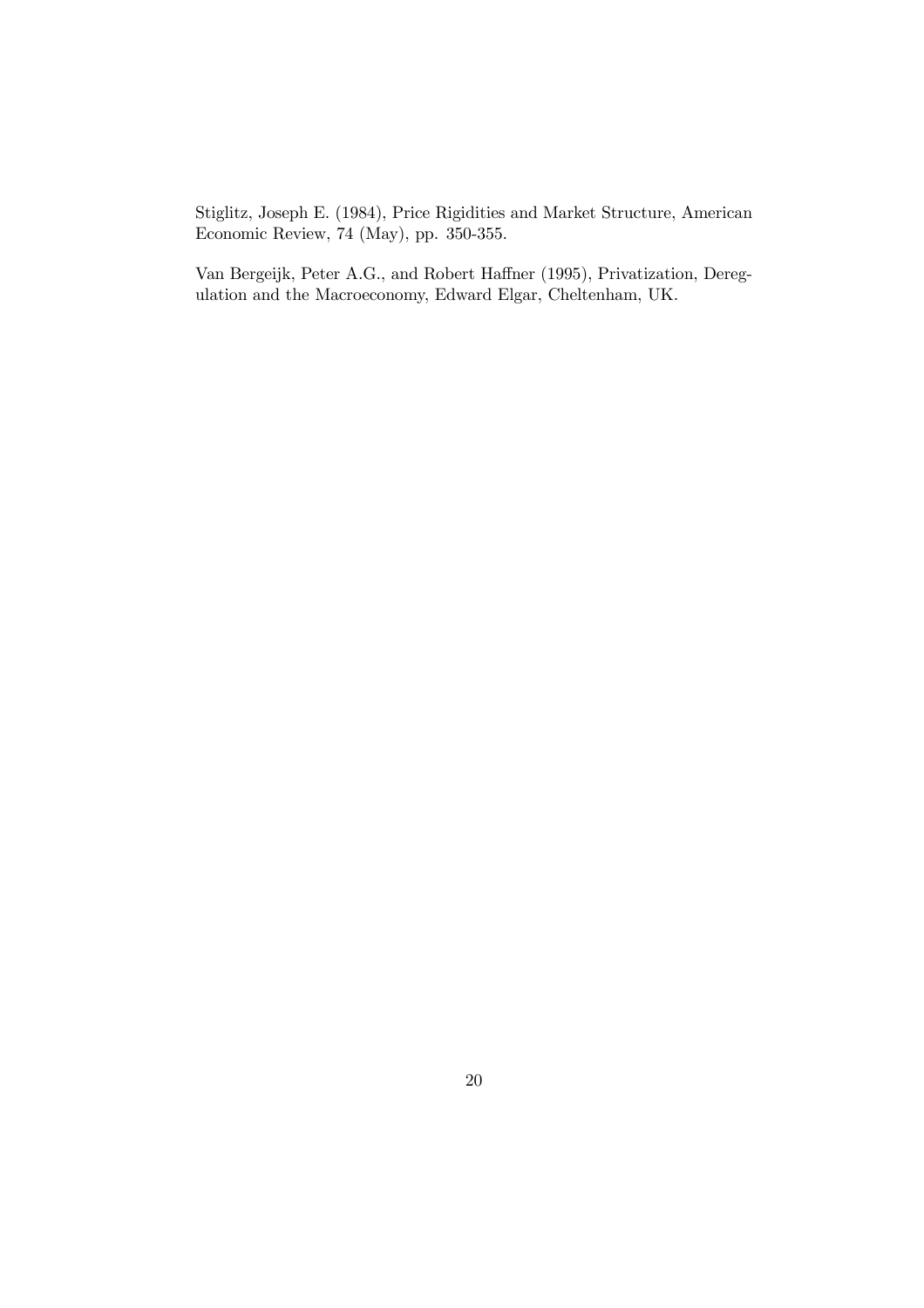#### **RESEARCH MEMORANDA**

**9201 A.L. Bovenberg, D.P. Broer and E.W.M.T. Westerhout** *Public pensions and declining fertility in a* 

*small open economy: An intertemporal equilibrium approach*

**9300 J. van Sinderen** *Over pre-economen, beleidseconomen en wetenschappers*

- **9301 A. Knoester and J. van Sinderen** *Taxation and the abuse of environmental policies: A supply-side view*
- **9302 A.L. Bovenberg and R.A. de Mooij** *Do environmental taxes yield a double dividend?*
- **9303 D.P. Broer, E.W.M.T. Westerhout en A.L. Bovenberg** *The tax treatment of pension savings in a small open economy*
- **9304 A.L. Bovenberg and R.A. de Mooij** *Environmental policy in a small open economy with distortionary labor taxes: A general equilibrium analysis*
- **9305 S. Smith and H.R.J. Vollebergh** *The European carbon excise proposal: A `green' tax takes shape*
- **9306 B.J. Heijdra and D.P. Broer** *Fiscal and monetary policy in a dynamic model of imperfect competition*
- **9307** See Papers and Proceedings 9300
- **9308 J.B. Burbidge and W.M. Scarth** *Eliminating interest taxation and tariffs: The underpinnings for recent Canadian policy*
- **9401** See Papers and Proceedings 9400

#### **9402 S. Cnossen** *Administrative and compliance costs of the VAT: A review of the evidence*

- **9403 A. Lindbeck** *Uncertainty under the welfare state: Policyinduced risk*
- **9404 M.W. Toen-Gout and M.M. Jongeling** *Investments in infrastructure and economic growth*
- **9405 A.L. Bovenberg and R.A. de Mooij** *Environmental tax-reform and endogenous growth*
- **9406 P.R. Koutstaal, H.R.J. Vollebergh and J. de Vries** *Hybrid carbon incentive mechanisms for the European Community*
- **9500 B. de Vries** *Een halve eeuw werk, werk en de werking van de arbeidsmarkt*
- **9501 H.R.J. Vollebergh and R. Laan** *Incentives and efficiency in the museum market*
- **9502 J.J.M. Kremers and T.D. Lane** *The implications of cross-border monetary aggregation*
- **9503 M.W. Toen-Gout and J. van Sinderen** *The impact of investment in infrastructure on economic growth*
- **9504 H.P. van Dalen** *Intertemporal substitution in public and private consumption*
- **9505 A. Lindbeck** *Welfare state incentives with endogenous habits and norms*
- **9506 A. Knoester** *Why a depreciating currency does not improve the current balance*
- **9507 H.P. van Dalen and O.H. Swank** *Government spending cycles: Ideological or opportunistic?*
- **9508 A. Knoester** *The inverted Haavelmo effect and its implications for European economic policy*
- **9509 J. van den Bergh en R.A. de Mooij** *Economische groei en milieubehoud: Visies vergeleken*
- **9510 R. Goudriaan and D. Moolenaar** *Decentralization and public library performance*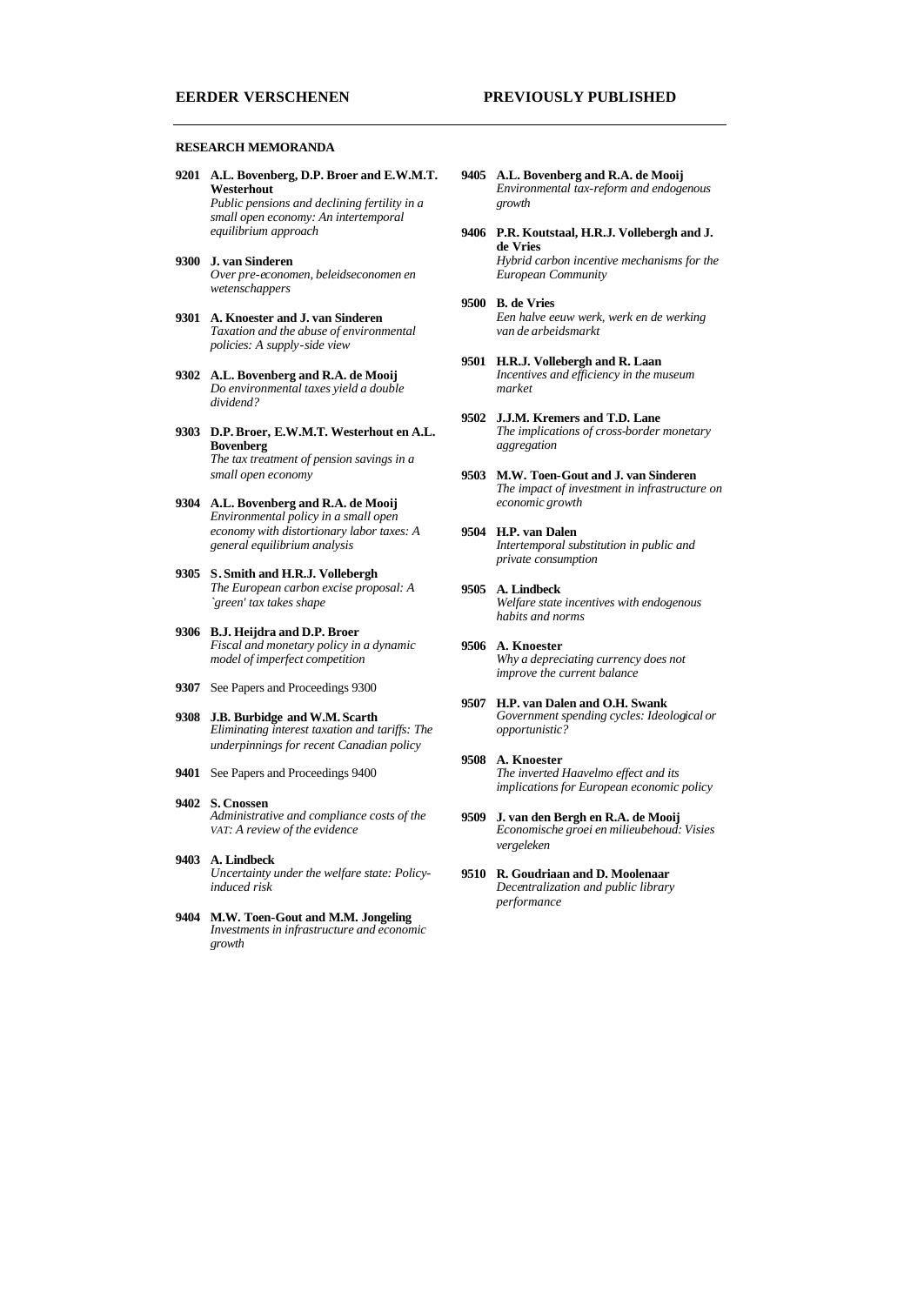- **9601 J.J.M. Kremers** *Privatisering en marktwerking: Een economisch perspectief*
- **9602 R.A. de Mooij, J. van Sinderen and M.W. Toen-Gout** *Welfare effects of different public expenditures and taxes in the Netherlands*
- **9603 D.P. Broer and B.J. Heijdra** *The intergenerational effects of the investment tax credit under monopolistic competition*
- **9604 S. Cnossen** *Reform and harmonization of company tax systems in the European Union*
- **9605 A.L. Bovenberg and B.J. Heijdra** *Environmental tax policy and intergenerational distribution*
- **9606 A. Knoester and P. Donselaar** *Effects of exchange rate changes in a multicountry model and the mismatch phenomenon*
- **9607 K. Koedijk and J.J.M. Kremers** *Market opening, regulation and growth in Europe*
- **9608 B. de Vries en R.A.J. Dur** *Verzilverend vergrijzen*
- **9609 R.A.J. Dur** *Explaining unemployment trends in the Netherlands*
- **9610 C. Oudshoorn and J.A. Vijlbrief** *Towards a renewal of economic policy*
- **9611 A.C. Moons** *Oligopolistic competition and economic development*
- **9701 C. Oudshoorn** *Omgevingsveranderingen, systeemkosten en institutionele vernieuwing*
- **9702 R.A. de Mooij, P.J.G. Tang and R. Nahuis** *European Energy Taxes and Border-tax Adjustments*
- **9703 H.R.J. Vollebergh**  *Environmental externalities and social optimality in biomass growthmarkets*
- **9704 H.P. van Dalen and A. Klamer** *Blood is thicker than water; Economists and the Tinbergen legacy*
- **9705 J. van Sinderen and P.A.G. van Bergeijk** *General equilibrium modelling and competition in The Netherlands*
- **9706 R.J. Barro** *Determinants of democray*
- **9707 R.A.J. Dur and O.H. Swank** *The role of governmental agreements in breaking political deadlock*
- **9708 M.A. Carree and A.R. Thurik** *Small firms and economic growth*
- **9709 B.J. Heijdra and J.P. Kooiman** *Efficiency and redistributional aspects of environmental tax policy in a small open economy*
- **9710 S. Cnossen** *Dual income taxation: The Nordic experience*
- **9711 S. Cnossen** *VATs in CEE countries: a survey and analysis*
- **9712 R.H.J.M. Gradus and E. Dijkgraaf** *Cost savings of contracting out refuse collection*
- **9801 S. Cnossen en A.L. Bovenberg** *Belastingen in de 21e eeuw: Een kritische verkenning*
- **9802 S. Cnossen** *Global trends and issues in value added taxation*
- **9803 A. Knoester** *Real wages and taxation in ten OECD countries: Some further results*
- **9804 R.U. Ayres** *Technology, energy and materials*
- **9805 E. Dijkgraaf, R.C.G. Haffner, P.T. van der Schans en M. Varkevisser** *De rol van de overheid in de containeroverslagmarkt*
- **9806 E. Dijkgraaf and H.R.J. Vollebe rgh** *Environmental Kuznets revisited: Time-series versus panel estimation: The CO2 case*
- **9807 R.C.G. Haffner en N. van Hulst** *Marktwerkingsbeleid in Nederland: terugblik en toekomst*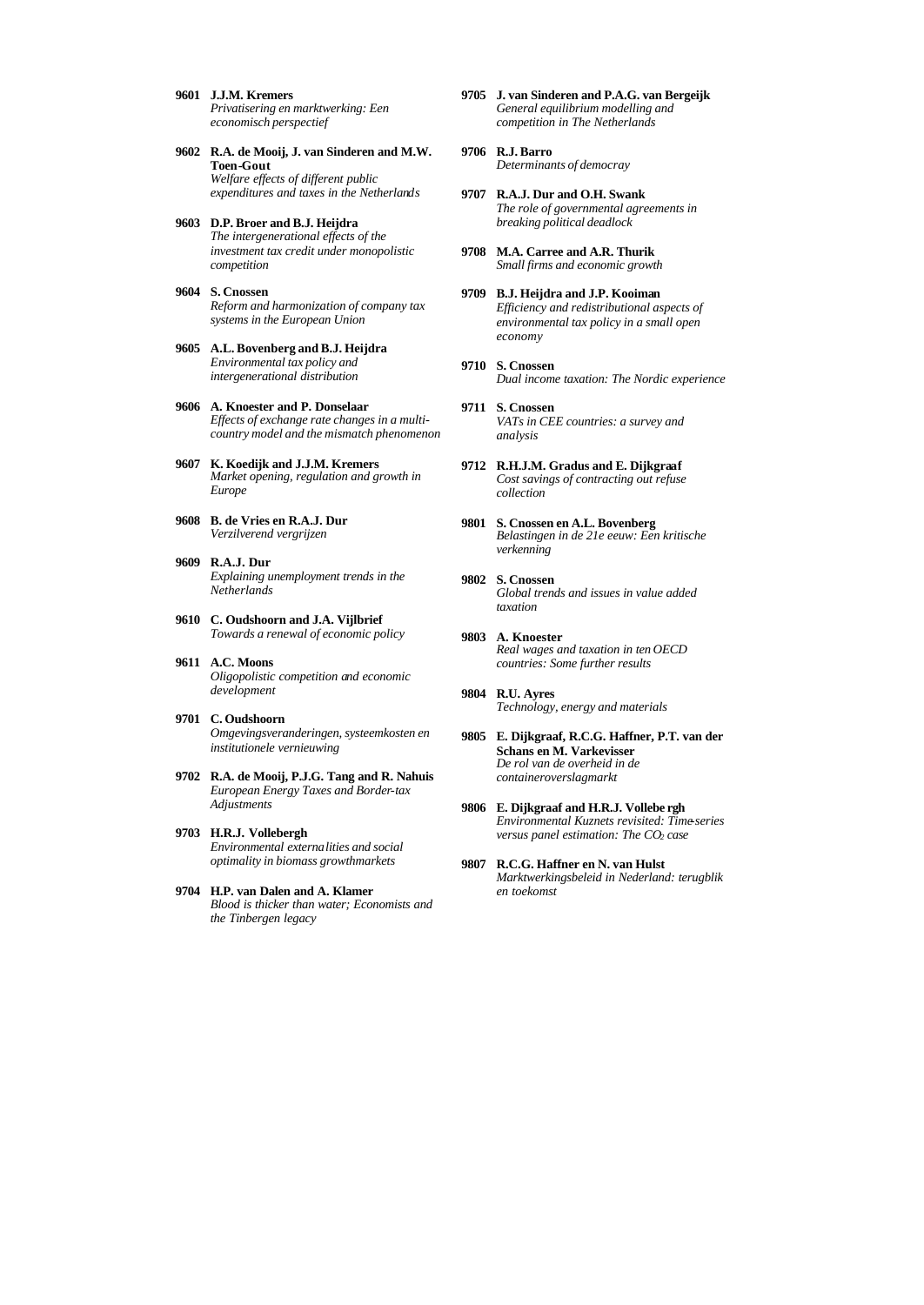- **9808 E. Dijkgraaf and H.R.J. Vollebergh** *Incineration or dumping? A social cost comparison of waste disposal options*
- **9901 P.A.G. van Bergeijk** *Systeembreuken: Staat de econoom nu écht met lege handen?*
- **9902 Th.J.A. Roelandt, P.W.L. Gerbrands and P.A.G. van Bergeijk** *Markets and innovativeness: Does structure influence innovation performance?*
- **9903 P. Donselaar, H.B.M. van der Laan en J. van Sinderen** *Een economische beschouwing van het millenniumprobleem*
- **9904 M. van Gelderen, M. Frese and R. Thurik** *Strategies, uncertainty and performance of small business startups*
- **9905 R.F.T. Aalbers, D.L.F. Bressers, E. Dijkgraaf, P.J. Hoogendoorn en S.C. de Klerk** *Een level playing field op de Nederlandse elektriciteitsmarkt*
- **9906 E. Dijkgraaf, R.H.J.M. Gradus and B. Melenberg** *The institutional choice of refuse collection. Determining variables in the Netherlands*
- **9907 J.M. Berk and P.A.G. van Bergeijk** *Is the yield curve a useful information variable for the Eurosystem?*
- **9908 D.P. Broer** *Growth and Welfare Distribution in an Ageing Society: An applied General Equilibrium Analysis for the Netherlands*
- **9909 R. Beetsma, L. Bettendorf and D.P. Broer** *The Budgetary and Economic Consequences of Ageing in the Netherlands*
- **9910 H.R.J. Vollebergh** *Ecologische economie: beleidsrelevant of niet?*
- **9911 H.L.F. de Groot** *Structural Change, Economic Growth and the Environmental Kuznets Curve. A Theoretical Perspectieve*
- **9912 R. Kemp, P. Mulder and C.H. Reschke** *Evolutionary Theorising on Technological Change and Sustainable Development*
- **9913 E.J.F. Canton, H.L.F. de Groot and R. Nahuis** *Vested Interests and Resistance to Technology Adoption*
- **9914 R.H.J.M. Gradus, G.J. Hospers en M. Varkevisser** *Industrie- en dienstenbeleid: een nadere*

*verdieping*

- **0001 B. Leeftink** *Rules vs. Flexibility - Is there a trade-off between Budgetary Sustainability and Budgetary Stabilisation?*
- **0002 G.J. van den Berg** *Multiple Equilibria and Minimum Wages in Labor Markets with Informational Frictions and Heterogeneous Production Technologies*
- **0003 L.J.H. Bettendorf and B.J. Heijdra** *Intergenerational welfare effects of a tariff under monopolistic competition*
- **0004 S.C. Pereira** *The impact of minimum wages on youth employment in Portugal*
- **0005 C.J. Flinn** *Interpreting Minimum Wage Effects on Wage Distributions: A Cautionary Tale*
- **0006 F. Kramarz and T. Philippon** *The Impact of Differential Payroll Tax Subsidies on Minimum Wage Employment*
- **0007 P.A. Gautier and C.N. Teulings** *A large piece of a small pie: Minimum wages and unemployment benefits in an assignment model with search frictions*
- **0008 E. Verwaal and S. Cnossen** *Europe's New Border Taxes*
- **0009 H.L.F. de Groot, M.W. Hofkes and P. Mulder** *A Vintage Model of Technology Diffusion. The effects of Returns to Diversity and Learning-by-Using*
- **0010 D.P. van Soest and H.L.F. de Groot** *On the environmental impact of energy market liberalisation*
- **0011 P. Donselaar, H.R. Nieuwenhuijsen, J. van Sinderen and J.P. Verbruggen** *Economic effects of stimulating business R & D*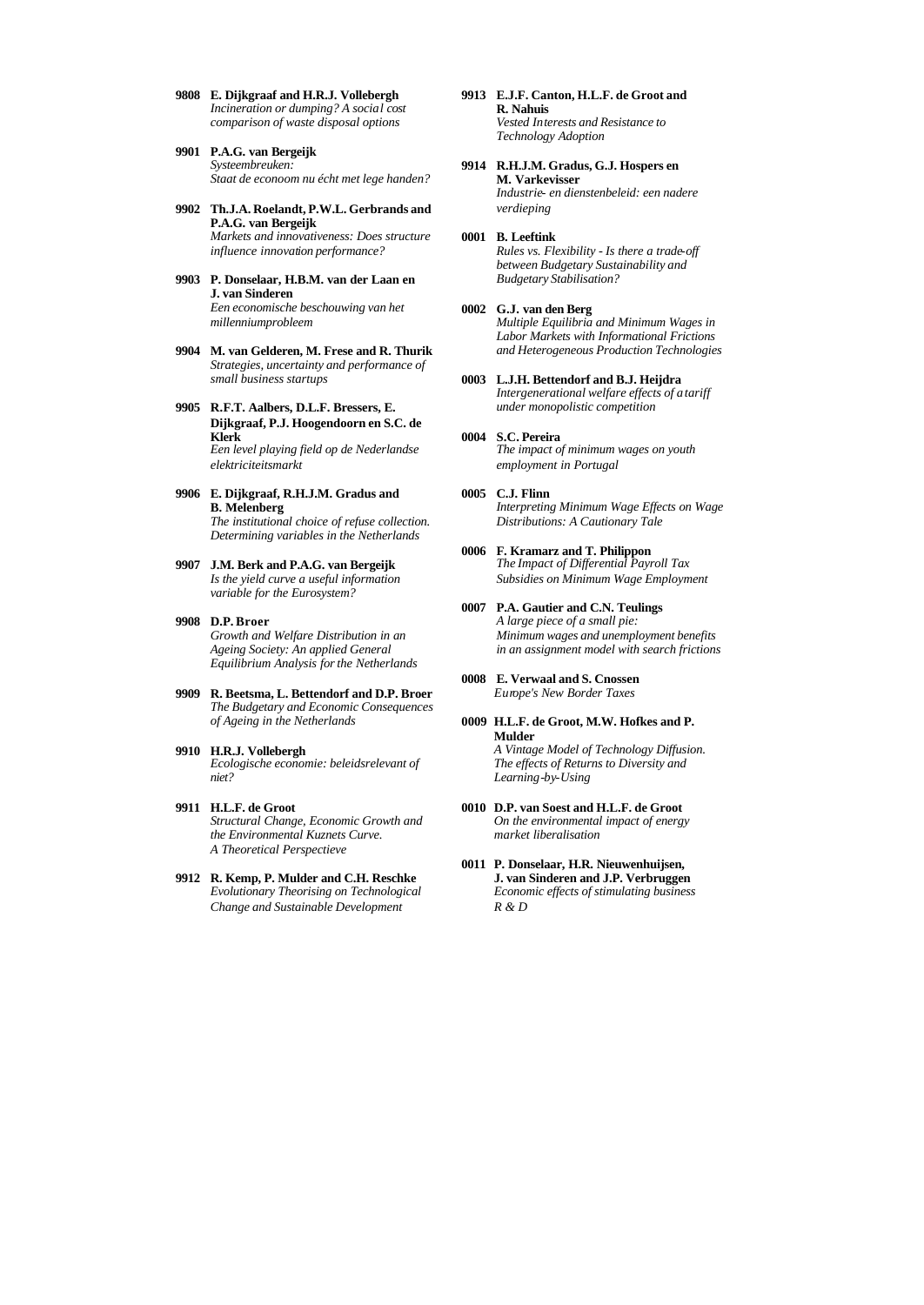- **0012 Th.J.A. Roelandt, V.A. Gilsing and J. van Sinderen** *New Policies for the New Economy. Cluster-based Innovation Policy: International Experiences*
- **0101 R.H.J.M. Gradus and J.M. Julsing** *Comparing Different European Income Tax Policies Making Work Pay*
- **0102 R.F.T. Aalbers en H.R.J. Vollebergh** *Databases Nederlands milieubeleid*
- **0103 E. Dijkgraaf and H.R.J. Vollebergh** *A note on Testing Environmental Kuznets Curves with Panel Data*
- **0104 S. Cnossen** *Taxing Tobacco in the European Union*
- **0105 P. Mulder, H.L.F. de Groot and M.W. Hofkes** *Explaining the Energy-Efficiency Paradox. A Vintage Model with Return to Diversity and Learning-by-Using*
- **0106 A.L. Bovenberg** *Hoe houden we de pensioenpolder droog?*
- **0107 P.A.D. Cavelaars** *EMU, Monetary Policy Interactions and Exchange Rate Stability*
- **0108 M.C. Wassenaar and R.H.J.M. Gradus** *Contracting out: the importance of a level playing field*
- **0109 S. Cnossen** *How Should Tobacco be Taxed in EU-Accession Countries?*
- **0110 P.A.D. Cavelaars** *Double Discretion, International Spillovers and the Welfare Implications of Monetary Unification*
- **0111 A.L. Bovenberg** *Financing Retirement in the European Union*
- **0112 M. Varkevisser and S.A. van der Geest** *Price competition among Dutch sickness funds*
- **0201 H.L.F. de Groot, P. Mulder and D.P. van Soest** *Subsidizing the Adoption of Energy-Saving Technologies*
- **0202 H.P. van Dalen and K. Henkens** *Early Retirement Reform: Can it Work? Will it Work?*

**0203 C.A. Ullersma** *The Zero Lower Bound on Nominal Interest Rates and Monetary Policy Effectiveness: A Survey*

- **0204 P.A.D. Cavelaars** *The Impact of Reducing Trade Barriers on the Effectiveness of ECB Monetary Policy*
- **0205 L.J.H. Bettendorf, S.A. van der Geest and M. Varkevisser** *Price asymmetry in the Dutch retail gasoline*
- **0206 E. Dijkgraaf**

*Doeltreffend afvalsturen*

*market*

- **0207 P.A.D. Cavelaars** *The Timing of EU Expansion and the Real Exchange Rate*
- **0208 J.M. Berk and J. Swank** *Regional Price Adjustment in a Monetary Union. The Case of EMU*
- **0209 J. Swank, J. Kakes and A.F. Tieman** *The Housing Ladder, Taxation, and Borrowing Constraints*
- **0210 E. Dijkgraaf and R.H.J.M. Gradus** *Cost Savings of Unit-based Pricing of Household Waste The Case of the Netherlands*
- **0301 R.C.G. Haffner** *Price Convergence in the European Union*
- **0302 P.A.D. Cavelaars** *The Price Effects of Enhancing Services Sector Competition in a Large Open Economy*
- **0303 L.J.H. Bettendorf and T. Knaap** *Ageing and the Current Account*
- **0304 J. Swank, M. Varkevisser, H.P. van Dalen, S.A. van der Geest en B.A.M.M. Kuijpers** *Economische integratie in Europa*
- **0305 H.P. van Dalen and A. van Vuuren** *Greasing the Wheels of Trade: Measuring the Dutch Transaction with Occupational Data*
- **0306 A.L. Bovenberg** *Tax policy and labor market performance*
- **0307 A.L. Bovenberg** *Nieuwe levensloopbenadering*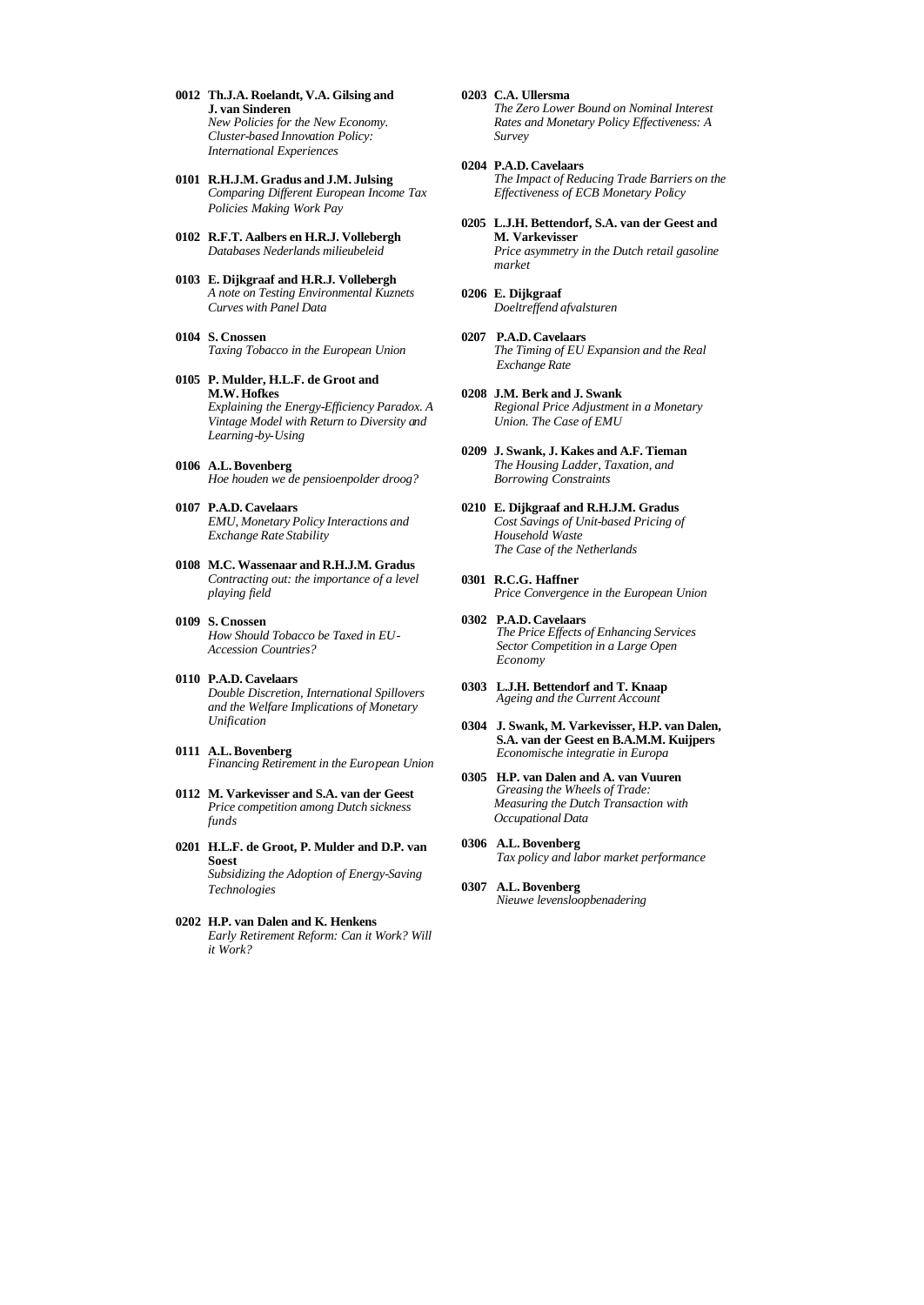#### **PAPERS AND PROCEEDINGS**

- **9300** *The use of economic sanctions in trade and environmental policy*
- **9301** *Beleidsperspectieven voor de middellange termijn* Economendebat 1993
- **9400** *Verkiezingen 1994: Politiek en economie* Economendebat 1994
- **9401** *The economics of pensions: The case of the Netherlands*
- **9402** *Deregulering in Nederland: Economische uitdagingen voor de nieuwe regering*
- **9403** *Miljoenennota 1995*
- **9404** *Het paarse regeerakkoord: Financiële, economische en sociale aspecten*
- **9405** *Quantitative economics for environmental policy*
- **9501** *MIMIC en de verzorgingsstaat*
- **9502** *Fractieleiders in debat met economische deskundigen* Economendebat 1995
- **9503** *Beschouwingen rond een halve eeuw werk, werk en de werking van de arbeidsmarkt*
- **9504** *Kennis in beweging*
- **9505** *Economen over milieuheffingen*
- **9601** *Het financieel-economisch beleid in de jaren 1997/1998*
- **9602** *Miljoenennota 1997*
- **9603** *De toekom st van het secundair en tertiair beroepsonderwijs*
- **9701** *Milieu en/of (?) economie*
- **9801** *Naar een nieuwe afvalmarkt*
- **9901** *De betekenis van de EMU voor het nationale beleid*
- **9902** *Workshop Afvalmarkt in de branding*
- **9903** *Vermogensrendementsheffing: Vondst of miskleun?*
- **0001** *Drie decennia tussen markt en macht.* Symposium ter gelegenheid van het emeritaat van prof. dr. F.W. Rutten
- **0002** *The Economic Impact of EU-enlargement*  Workshop 11 May 2000
- **0101** *The Competition and Tax Coordination in the EU* Workshop 30 November 2000